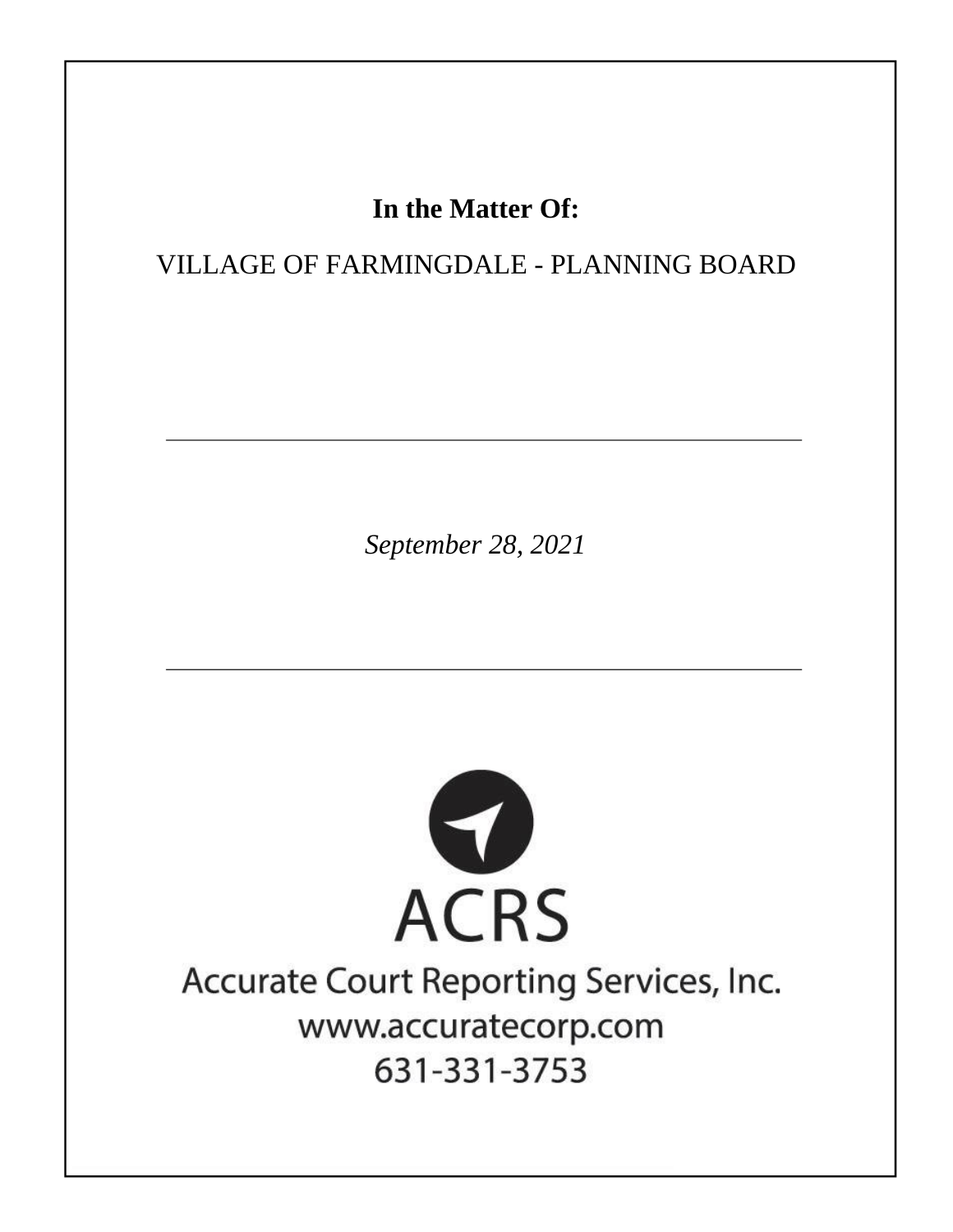**·2 ·3 ·4· · · · · ·INCORPORATED VILLAGE OF FARMINGDALE ·5· · · PLANNING BOARD AND ARCHITECTURAL REVIEW BOARD ·6 ·7· · · · · · · · · · ·361 Main Street ·8· · · · · · · · · Farmingdale, New York ·9 10 11· · · · · · · · · ·September 28, 2021 12** 7:00 p.m. **13 14 15· ·RE: 342 Main Street 306 Main Street 16· · · ·115 Thomas Powell Boulevard 17· · · ·Cherry Street 497 Main Street 18 19 20 21 22 23· · · · ·ACCURATE COURT REPORTING SERVICE, INC. 24· ·866-388-2277· ·info@accuratecorp.com· ·631-331-3753 25**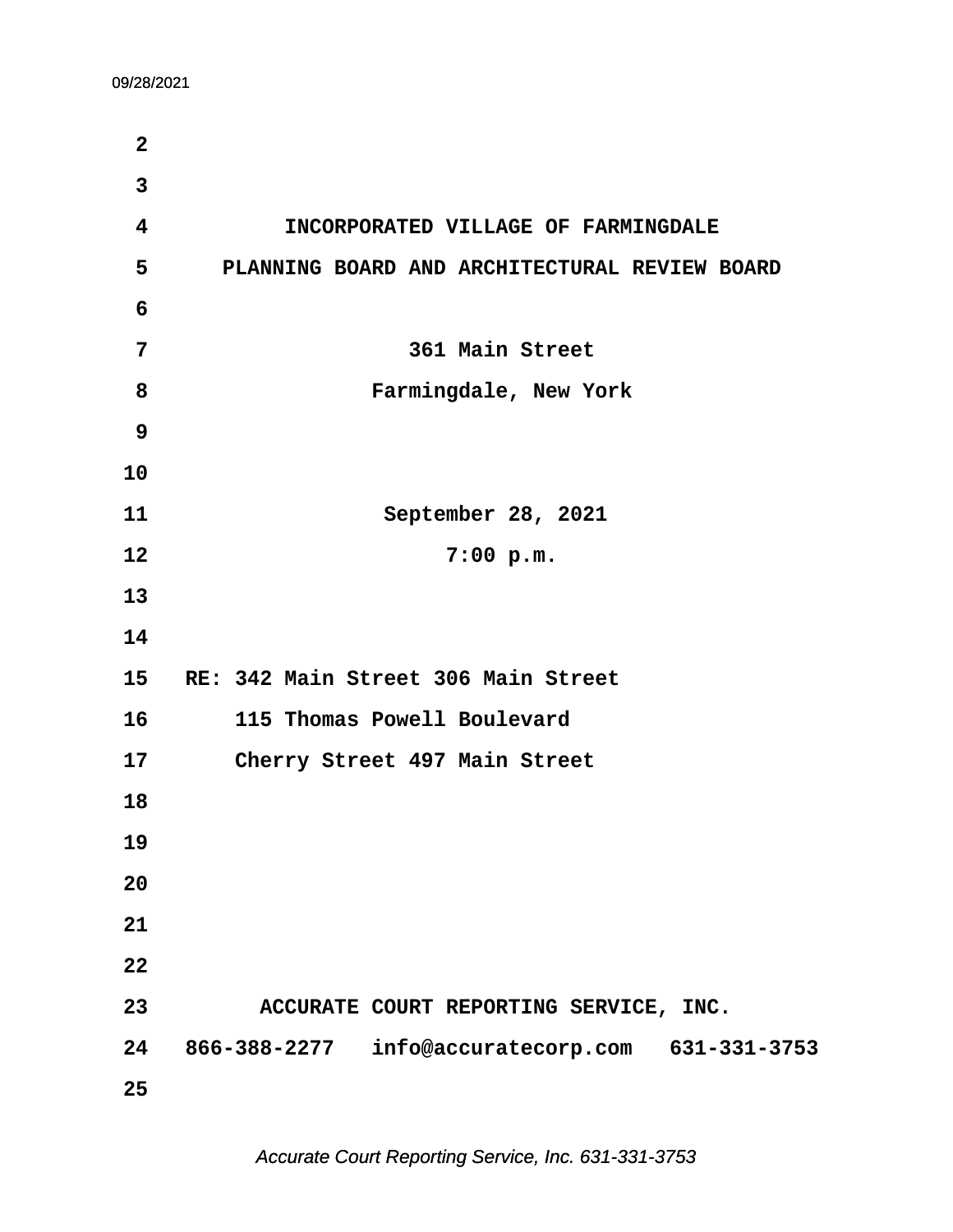| $\mathbf{2}$            | APPEARANCES :                                        |
|-------------------------|------------------------------------------------------|
| $\mathbf{3}$            | CRAIG ROSASCO, Chairman                              |
| $\overline{\mathbf{4}}$ | MICHAEL MANCHIN, Member                              |
| 5                       | THOMAS RYAN, Member                                  |
| 6                       | STEVE FELLMAN, Superintendent of Buildings           |
| 7 <sup>1</sup>          | ALSO PRESENT:                                        |
| 8                       | CHRISTINA BRAVIN, Morano Expediting, for 342 Main    |
| 9                       | Street ELISSA KYLE, Vision Long Island, for 497 Main |
| 10 <sub>1</sub>         | Street                                               |
| 11                      |                                                      |
| 12                      |                                                      |
| 13                      |                                                      |
| 14                      |                                                      |
| 15                      |                                                      |
| 16                      |                                                      |
| 17                      |                                                      |
| 18                      |                                                      |
| 19                      |                                                      |
| 20                      |                                                      |
| 21                      |                                                      |
| 22                      |                                                      |
| 23                      |                                                      |
| 24                      |                                                      |
| 25                      |                                                      |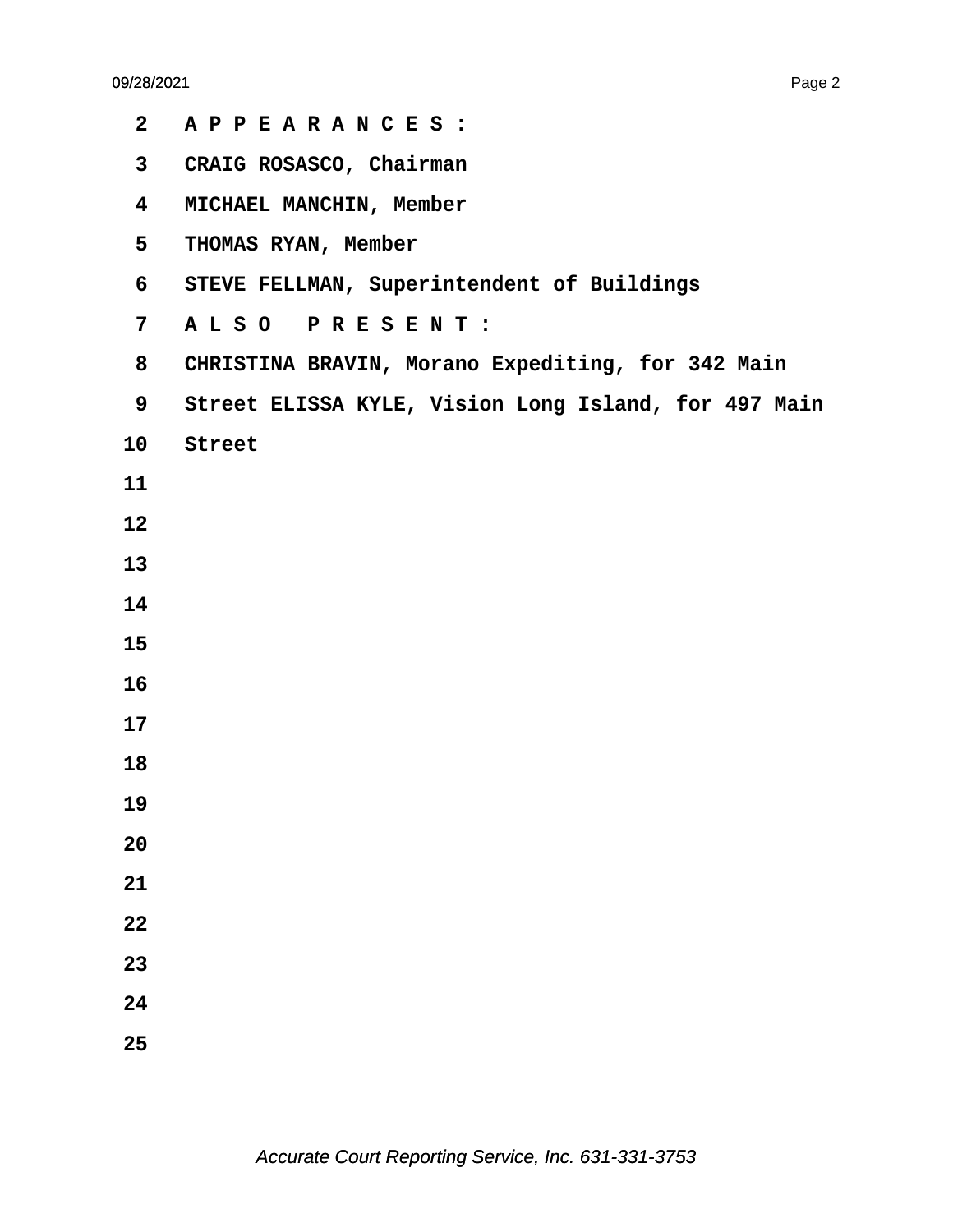<span id="page-3-0"></span>**·1· · · ·PLANNING BOARD - 9/28/21 ·2· · · · · CHAIRMAN ROSASCO:· Good evening,** 3 everybody. **·4· · · · · Welcome to the Farmingdale Village ·5· ·Planning Board and Architectural Review ·6· ·Board meeting for tonight, September 28, ·7· ·2021. ·8· · · · · My name is Craig Rosasco, I am the ·9· ·Chairman.· Here with me, to my left, is** 10 **fellow member, Tom Ryan, and to my right** 11 is Michael Manchin, both members 12 **constituting what we call a quorum** 13 tonight, meaning we have three out of the **14· ·five members of the Planning Board, and we 15· ·do have enough people to attend and make** 16 rulings on applications. 17 **• · · · · · · That being said, we typically start** 18 with the Pledge of Allegiance. Michael 19 usually walks us through that. Mike, if **20· ·you would be so kind.** 21 **11 If everybody would please stand and** 22 **face the flag. 23· · · · · (WHEREUPON, the assemblage present 24· ·recited the Pledge of Allegiance, after 25· ·which the following transpired:)**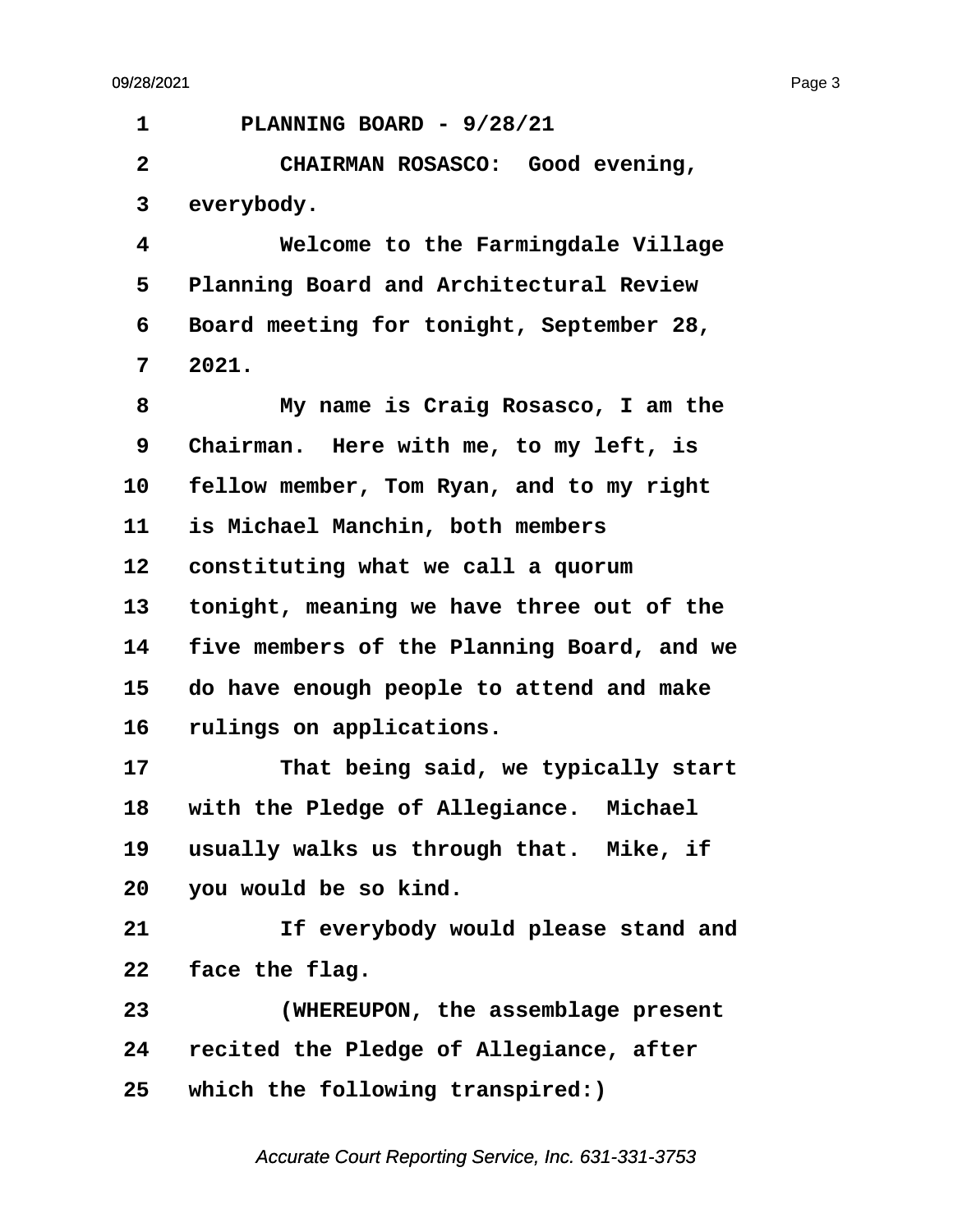<span id="page-4-0"></span>

| 1            | PLANNING BOARD - 9/28/21                  |
|--------------|-------------------------------------------|
| $\mathbf{2}$ | MR. MANCHIN: If you could just            |
| 3            | extend a moment of silence for the        |
| 4            | soldiers, police officers, firemen, and   |
| 5            | frontline workers who gave their lives to |
| 6            | protect and keep us safe.                 |
| 7            | (WHEREUPON, a moment of silence was       |
| 8            | observed by the assemblage present.)      |
| 9            | MR. MANCHIN: God bless them.              |
| 10           | CHAIRMAN ROSASCO: Thank you, Mike.        |
| 11           | Okay. So we have five items on the        |
| 12           | calendar for this evening. Whoever is     |
| 13           | presenting for the application that is    |
| 14           | called, I would just ask that you please  |
| 15           | state your name and address for the       |
| 16           | record, and then you can make your        |
| 17           | presentation in regard to that            |
| 18           | application.                              |
| 19           | The first item on the calendar for        |
| 20           | this evening is 342 Main Street. I        |
| 21           | believe we have a representative here to  |
| 22           | represent the application.                |
| 23           | MS. BRAVIN: Yes. Christina                |
| 24           | Bravin, Morano Expediting, 2938 Hempstead |
| 25           | Turnpike, Levittown.                      |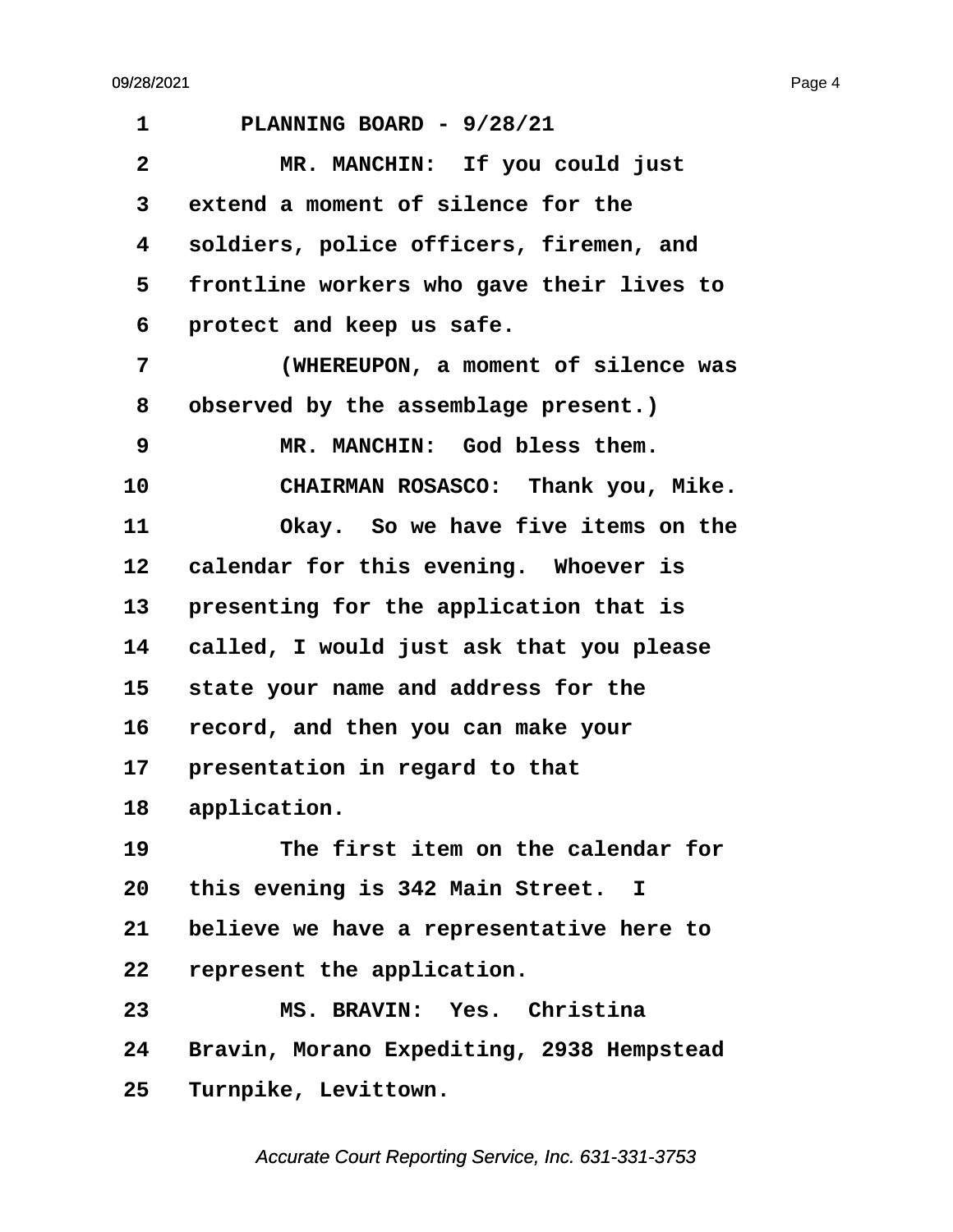<span id="page-5-0"></span>

| 1            | PLANNING BOARD - 9/28/21                   |
|--------------|--------------------------------------------|
| $\mathbf{2}$ | COURT REPORTER: Would you please           |
| 3            | spell your last name.                      |
| 4            | MS. BRAVIN: Yes. B-R-A-V-I-N.              |
| 5            | COURT REPORTER: Thank you.                 |
| 6            | CHAIRMAN ROSASCO: Fantastic.               |
| 7            | Welcome, Christine.                        |
| 8            | MS. BRAVIN: Thank you.                     |
| 9            | CHAIRMAN ROSASCO: Let's see what           |
| 10           | we've done. I know that we had an          |
| 11           | application here last time, and we made    |
| 12           | some significant changes to the prior      |
| 13           | application that was submitted. So why     |
| 14           | don't you tell us all about it.            |
| 15           | MS. BRAVIN: So did you receive the         |
| 16           | most recent rendering that was emailed?    |
| 17           | CHAIRMAN ROSASCO: Yes.                     |
| 18           | MS. BRAVIN: Excellent. So all the          |
| 19           | comments and suggestions were taken into   |
| 20           | consideration.                             |
| 21           | The gooseneck lamps were changed           |
| 22           | from red to black.                         |
| 23           | The sign is now a carved, routed           |
| 24           | wood sign, engraved letters. We are using  |
| 25           | metallic gold leaf border -- a gold inline |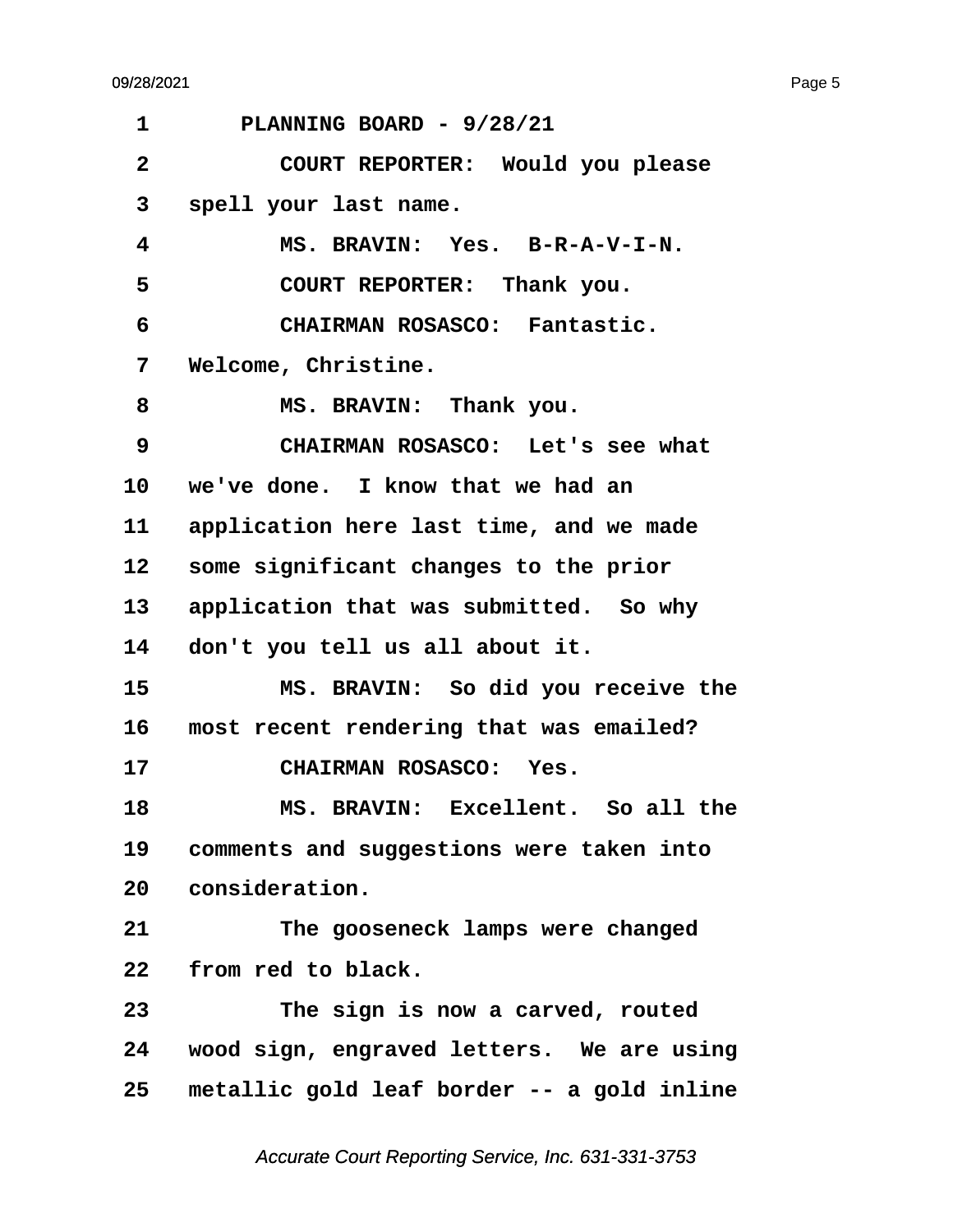<span id="page-6-0"></span>**·1· · · ·PLANNING BOARD - 9/28/21 ·2· ·border as it's also known as -- it's 27.5 ·3· ·square feet; we're at 33 inches in height, ·4· ·10 foot in width. ·5· · · · · I calculated the percentage of the ·6· ·letters.· We are approximately 60 percent ·7· ·in coverage of the sign, so we're adhering ·8· ·to 75 percent or less if you take into ·9· ·consideration all the space. 10· · · · · The font on line one is Bonzer San** 11 Francisco --12 **COURT REPORTER:** I'm sorry, Bonzer? 13 MS. BRAVIN: Bonzer, B-O-N-Z-E-R, 14 San Francisco, just like the city. And on **15· ·lines two and three, it's called Sedgwick,** 16 S-E-D-G-W-I-C-K, Co. Short for company I 17 **presume.** I don't know. 18 **The sign is at 12 foot overall** 19 height to grade, centered on the entryway. **20· ·All of the temporary signs that are** 21 currently in the window will come down, **22· ·and then we're proposing a two foot by two 23· ·foot diameter blade sign with the rooster** 24 or chicken logo. It's cantilevered. It's **25· ·on a black, welded arc, non-illuminated.**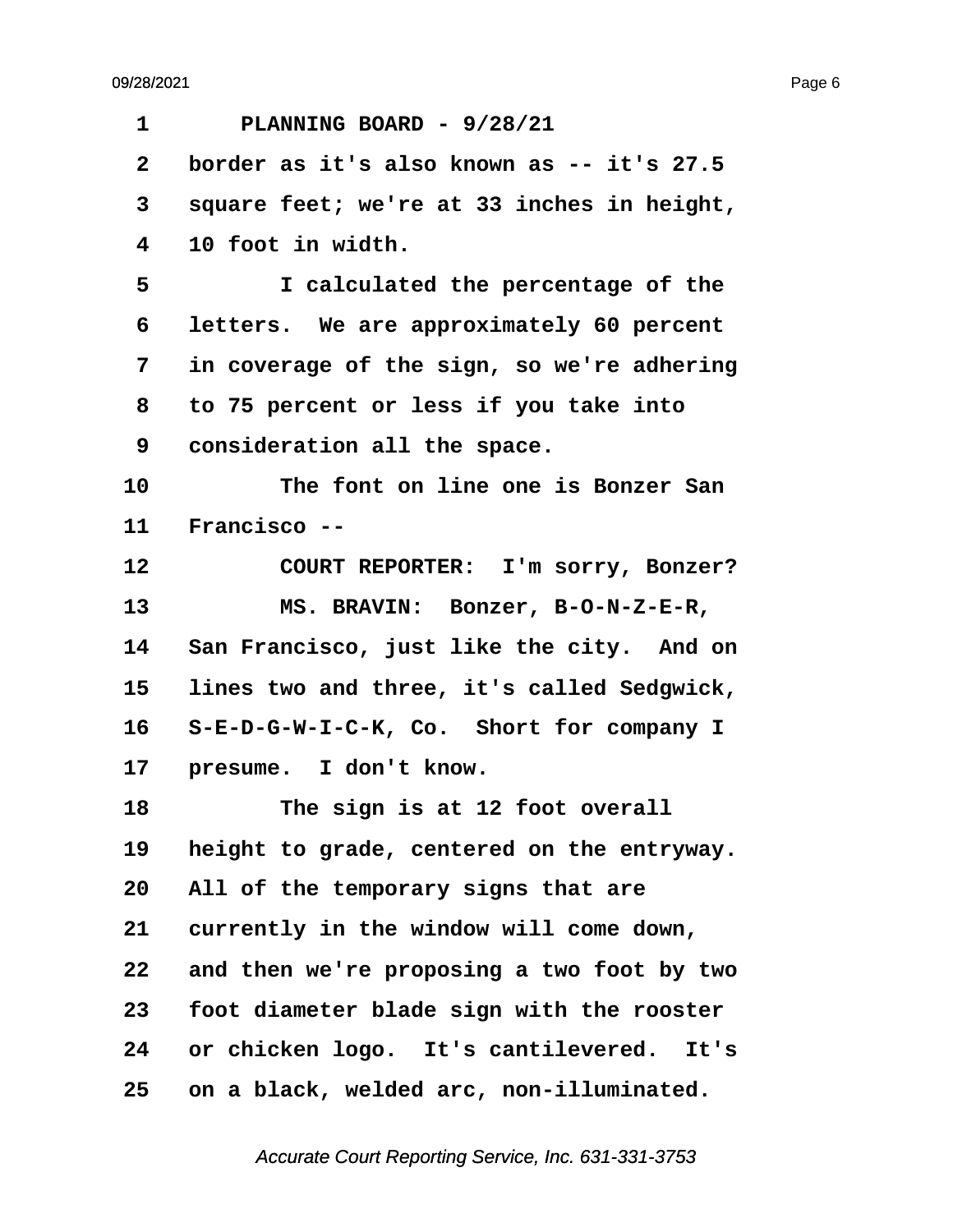<span id="page-7-0"></span>

| 1            | PLANNING BOARD - 9/28/21                   |  |
|--------------|--------------------------------------------|--|
| $\mathbf{2}$ | And that's what we put together for        |  |
| 3            | this evening. So if you have any           |  |
| 4            | questions, I'd be happy to answer.         |  |
| 5            | CHAIRMAN ROSASCO: Excellent                |  |
| 6            | improvements since the last time the       |  |
| 7            | application was presented to us            |  |
| 8            | informally.                                |  |
| 9            | The only question I had with               |  |
| 10           | regards to the signage was the coverage,   |  |
| 11           | and if you've estimated at 60 percent,     |  |
| 12           | I'll take your word for it. My             |  |
| 13           | recommendation was going to be to kick the |  |
| 14           | sign out -- not to use a pun -- kick it    |  |
| 15           | out, maybe, a foot on each end just for    |  |
| 16           | spacial -- to the doorway.                 |  |
| 17           | It's kind of inside the doorway;           |  |
| 18           | right?                                     |  |
| 19           | MS. BRAVIN: You want us to expand          |  |
|              | 20 it to the overall width of the transoms |  |
| 21           | and $-$                                    |  |
| 22           | CHAIRMAN ROSASCO: Either to the            |  |
| 23           | width of the doorway, or if you wanted to  |  |
| 24           | go over with a little reveal, say, to the  |  |
| 25           | right or the left, I think that might look |  |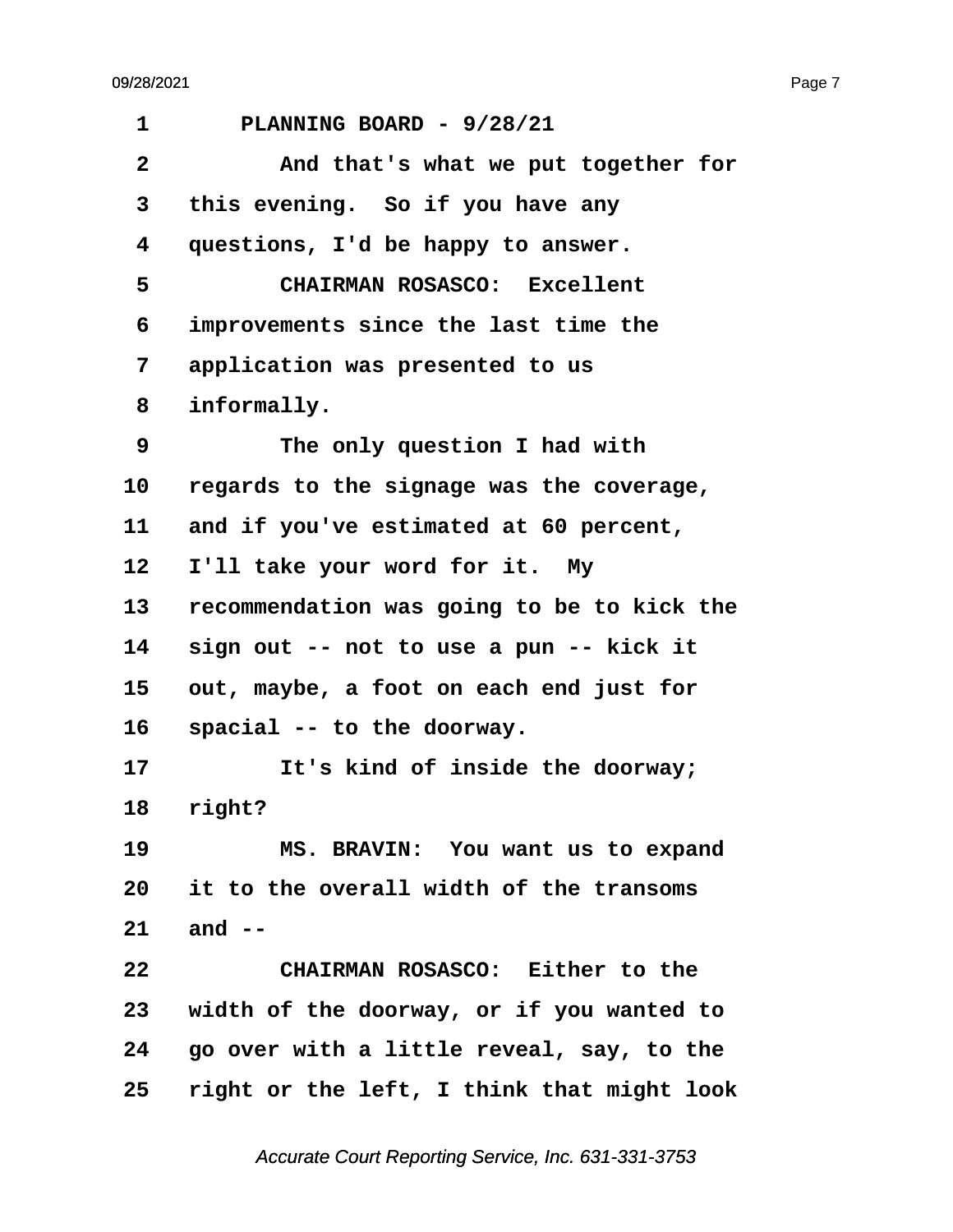<span id="page-8-0"></span>**·1· · · ·PLANNING BOARD - 9/28/21** 2 nice. 3 **MS. BRAVIN: Okay. ·4· · · · · CHAIRMAN ROSASCO:· And then the ·5· ·only other concern I have is, I think that ·6· ·there are three -- or four goosenecks? ·7· · · · · Because I just know that they're ·8· ·not centered to the building because they ·9· ·changed the entryway.** 10 **8 · MS. BRAVIN:** So there are four 11 **goosenecks proposed.** The top of the 12 **parapet well will be black, so it's going 13· ·to somewhat camouflage the goosenecks. 14· · · · · CHAIRMAN ROSASCO:· I did see that.** 15 **MS. BRAVIN:** And they should be 16 centered. I don't know if the rendering **17· ·is a little bit off, but they are going to 18· ·be centered over the sign, which will be** 19 centered over the doorway. So we can make **20· ·that adjustment to the rendering. 21· · · · · CHAIRMAN ROSASCO:· Okay.· So** 22 there's three now. **23· · · · · MS. BRAVIN:· There will be four. 24· · · · · CHAIRMAN ROSASCO:· Okay.· As long** 25 as they're centered, that's fine. I just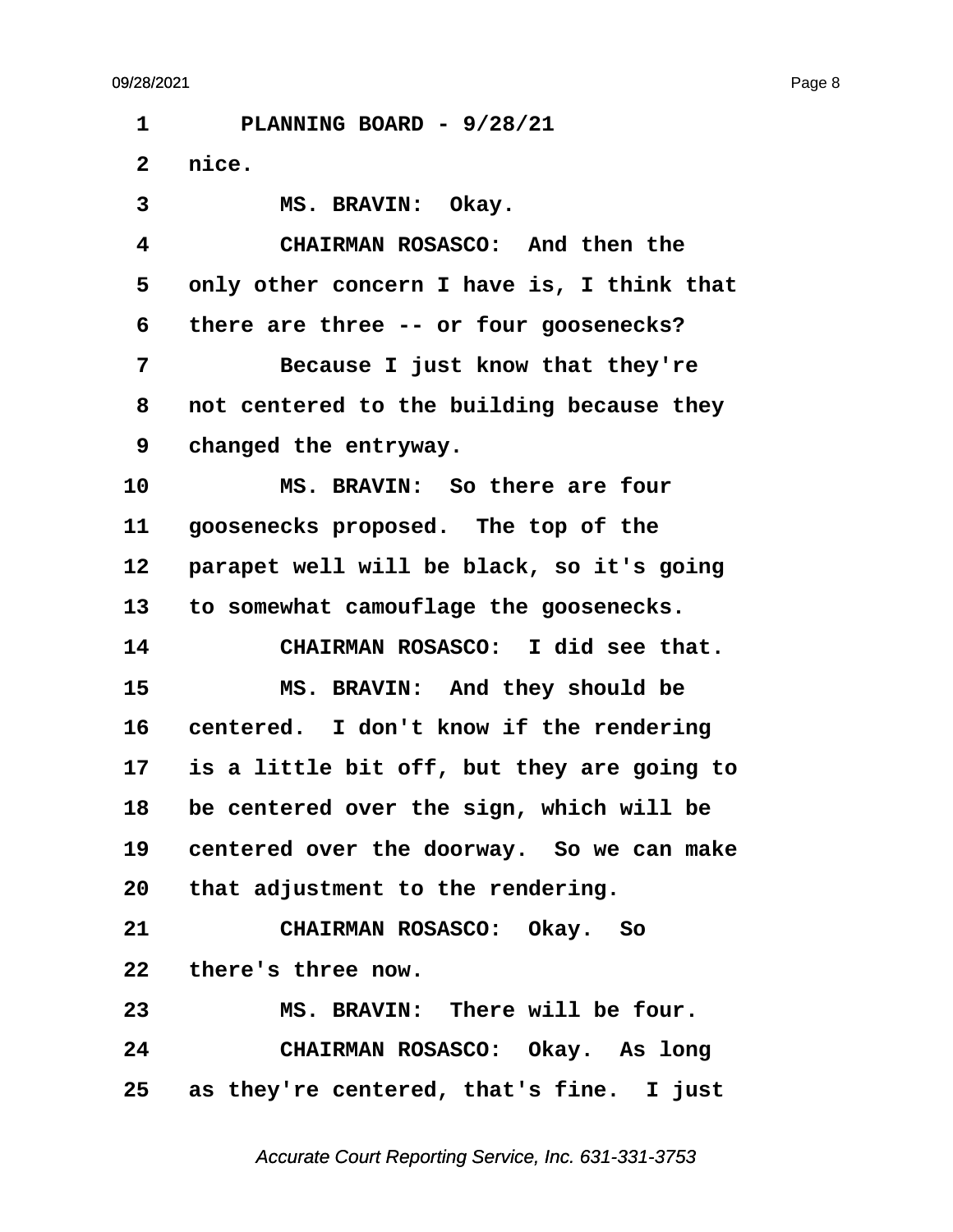e de la provincia de la provincia de la provincia de la provincia de la provincia de la provincia de la provincia de la provincia de la provincia de la provincia de la provincia de la provincia de la provincia de la provin

<span id="page-9-0"></span>

| 1            | PLANNING BOARD - 9/28/21                   |
|--------------|--------------------------------------------|
| $\mathbf{2}$ | know that the three that are currently     |
| 3            | there are not centered to the building, so |
| 4            | if they're going to do four, just have     |
| 5            | them center them, and then that's fine.    |
| 6            | MS. BRAVIN: Okay.                          |
| 7            | CHAIRMAN ROSASCO: Absolutely.              |
| 8            | MS. BRAVIN: That's not a problem.          |
| 9            | CHAIRMAN ROSASCO: Anybody else             |
| 10           | have any additional questions?             |
| 11           | MR. MANCHIN: So you're just going          |
| 12           | to move this (indicating) and kick it out  |
| 13           | to here (indicating)?                      |
| 14           | CHAIRMAN ROSASCO: Yeah. I'll               |
| 15           | leave it up to them.                       |
| 16           | If they want to make it the same           |
| 17           | width as the windows or have a little      |
| 18           | reveal over the edge, I leave that up to   |
|              | 19 you (pointing).                         |
| 20           | MS. BRAVIN: Okay.                          |
| 21           | MR. RYAN: It's less than 75                |
| 22           | percent so you're good. You clarified the  |
| 23           | typefaces. No more than two typefaces of   |
|              | 24 the same font, and the second one -- I  |
| 25           | thought there were three fonts, but you    |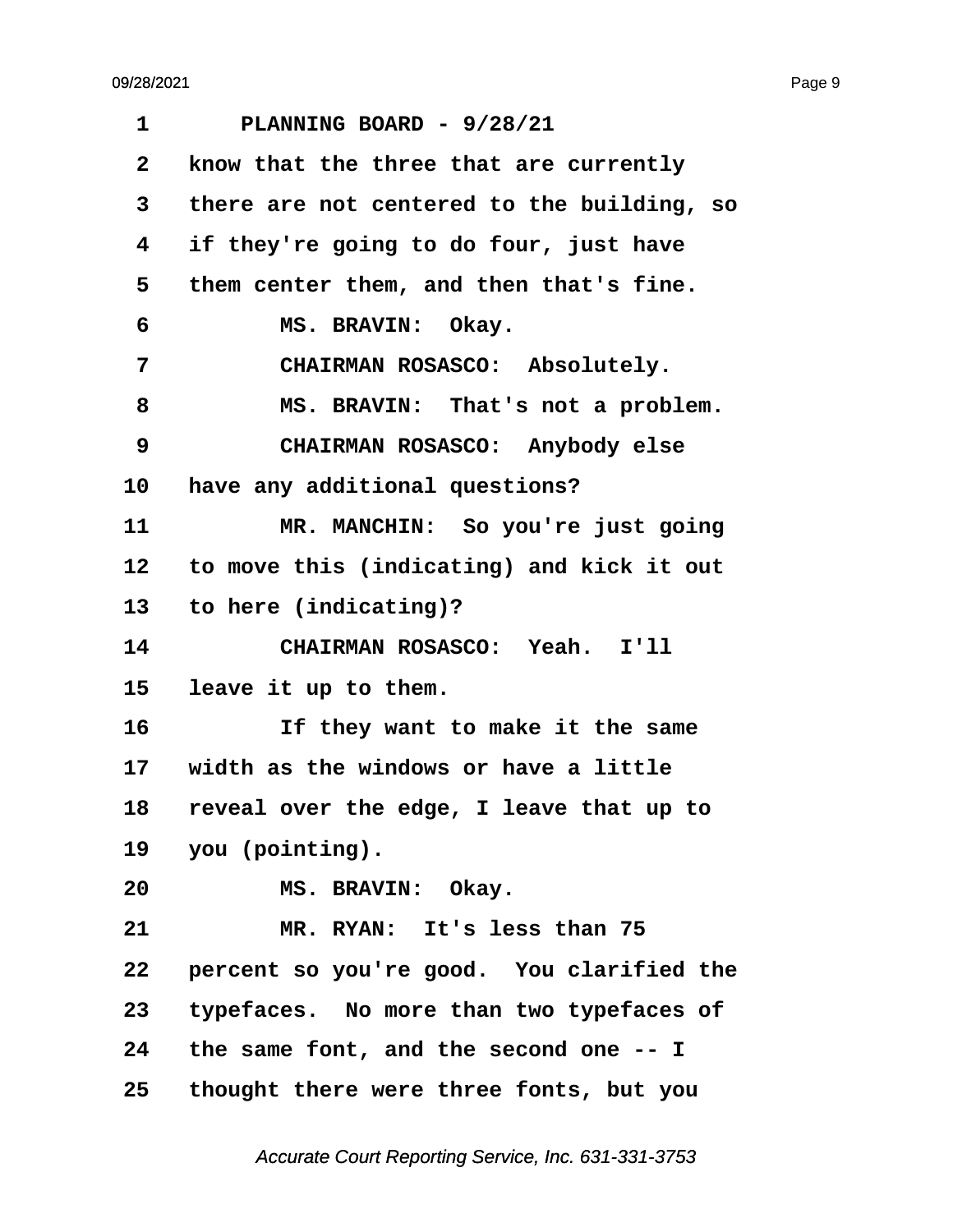<span id="page-10-0"></span>**·1· · · ·PLANNING BOARD - 9/28/21 ·2· ·clarified that, so I'm good to go. ·3· · · · · CHAIRMAN ROSASCO:· I used the "h" ·4· ·that I saw in "Nashville" and in ·5· ·"sandwiches."· I said, that's the same ·6· ·font.** 7 MR. MANCHIN: You're good. **·8· · · · · MR. RYAN:· I knew Stevie would have ·9· ·given me notice that it was off.** 10 **CHAIRMAN ROSASCO:** Michael, any 11 questions? 12 **MR. MANCHIN: No. No.** It looks 13 great. Fantastic. 14 **CHAIRMAN ROSASCO:** We have a **15· ·motion? 16· · · · · MR. MANCHIN:· I make a motion that** 17 we accept the application of 342 Main 18 Street, as presented, with the provision **19· ·that the recommendation of the Chairman 20· ·that the sign be brought out to be more** 21 centered to the doorway, and the **22· ·goosenecks are centered on the building. 23· · · · · CHAIRMAN ROSASCO:· Fantastic.· We 24· ·have a second, Mr. Ryan?** 25 MR. RYAN: So moved.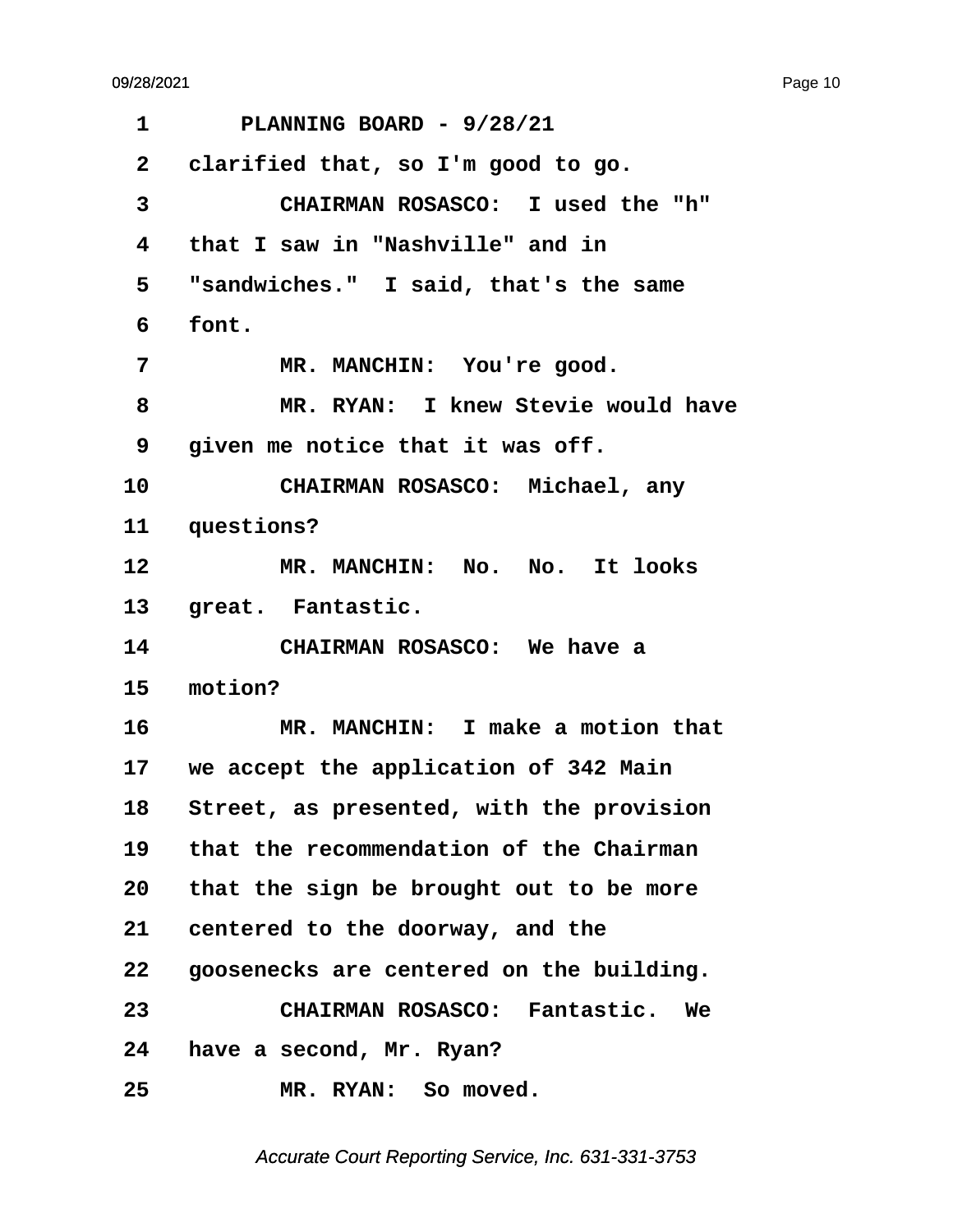<span id="page-11-0"></span>**·1· · · ·PLANNING BOARD - 9/28/21 ·2· · · · · CHAIRMAN ROSASCO:· All in favor? ·3· · · · · (WHEREUPON, there was a unanimous, ·4· ·affirmative vote of the Board members** 5 **present.** Motion passed 3-0.) **·6· · · · · CHAIRMAN ROSASCO:· Congratulations.** 7 **MS. BRAVIN: Thank you.** 8 **· · CHAIRMAN ROSASCO:** Good luck. **·9· · · · · MS. BRAVIN:· We will submit the** 10 revised renderings, just for the record. 11 **CHAIRMAN ROSASCO:** That's fine. 12 **MS. BRAVIN:** Thank you. Take care. 13 **CHAIRMAN ROSASCO:** And they got 14 their red in the chicken on the blade 15 sign. You know you weren't getting rid of 16 the red completely. 17 MS. FELLMAN: Exactly. I can live 18 with that. **19** \* \* \* \* **20· · · · · CHAIRMAN ROSASCO:· There are no 21· ·other presenters, so you jump to the front 22· ·of the line my friend. 23· · · · · So put on first call for 306 Main, 24· ·115 Thomas Powell, and 50 Cherry Street. 25· ·Is there currently anybody here in regards**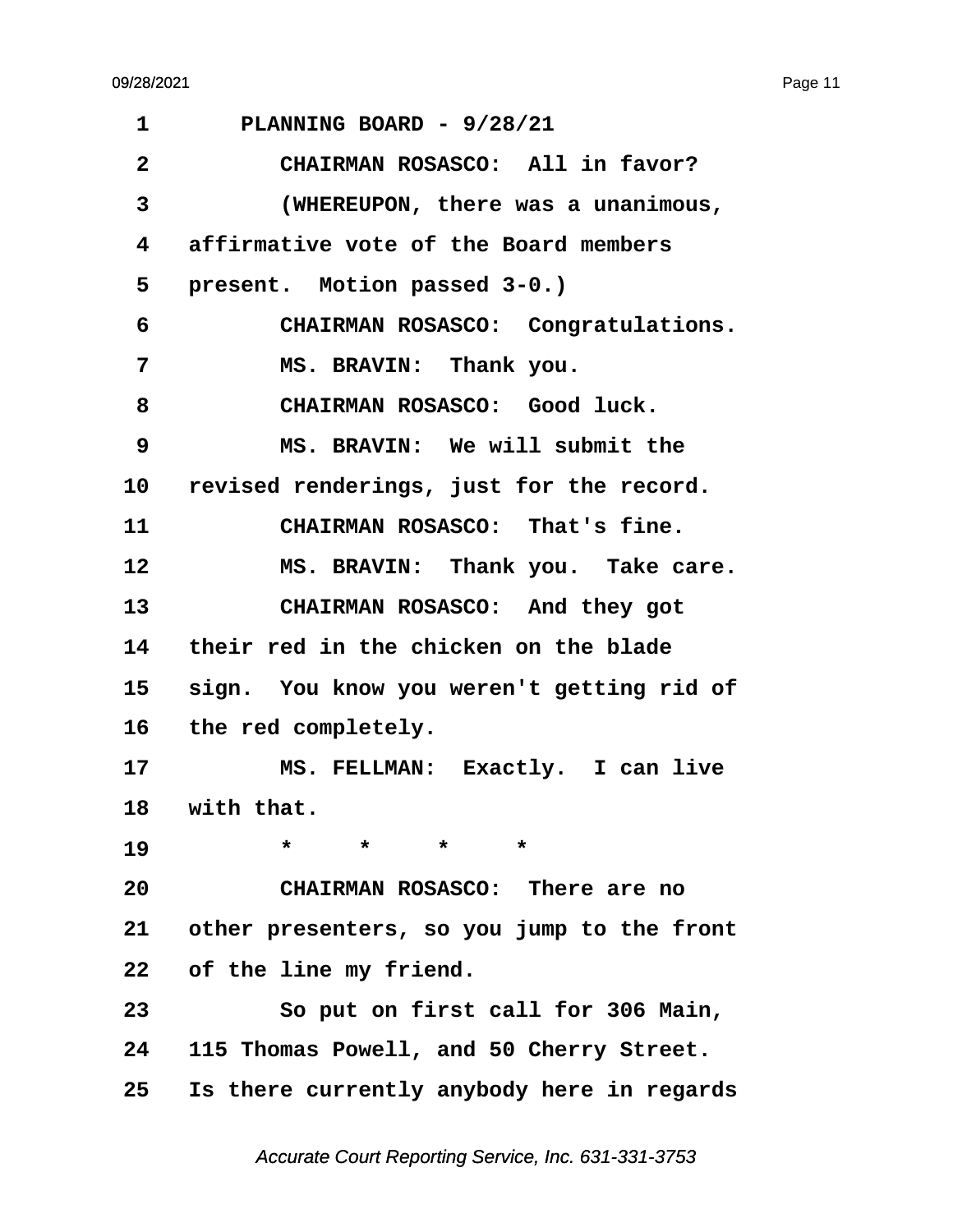<span id="page-12-0"></span>

| 1            | PLANNING BOARD - 9/28/21                   |
|--------------|--------------------------------------------|
| $\mathbf{2}$ | to those three pending applications?       |
| 3            | (WHEREUPON, there was no response          |
| 4            | from the assemblage present.)              |
| 5            | <b>CHAIRMAN ROSASCO: Those</b>             |
| 6            | applications are tabled on the first call. |
| 7            | We will call them after the presentation   |
| 8            | on 497 Main.                               |
| 9            | Name and address, please, young            |
| 10           | lady.                                      |
| 11           | MS. KYLE: Sure. Elissa Kyle,               |
| 12           | Vision Long Island, 24 Woodbine Avenue,    |
| 13           | Northport, New York.                       |
| 14           | CHAIRMAN ROSASCO: Fantastic.               |
| 15           | And you're here on 497 Main Street;        |
| 16 -         | is that my understanding?                  |
| 17           | MS. KYLE: Yes. This is the former          |
| 18           | Avanti Furniture building that's being     |
| 19           | converted into a law office.               |
| 20           | We're just making a minor amendment        |
| 21           | to the previously approved application,    |
| 22           | and this may have been a miscommunication  |
| 23           | on my part.                                |
| 24           | I saw a black logo with gold               |
| 25           | accents, and I immediately thought, boom,  |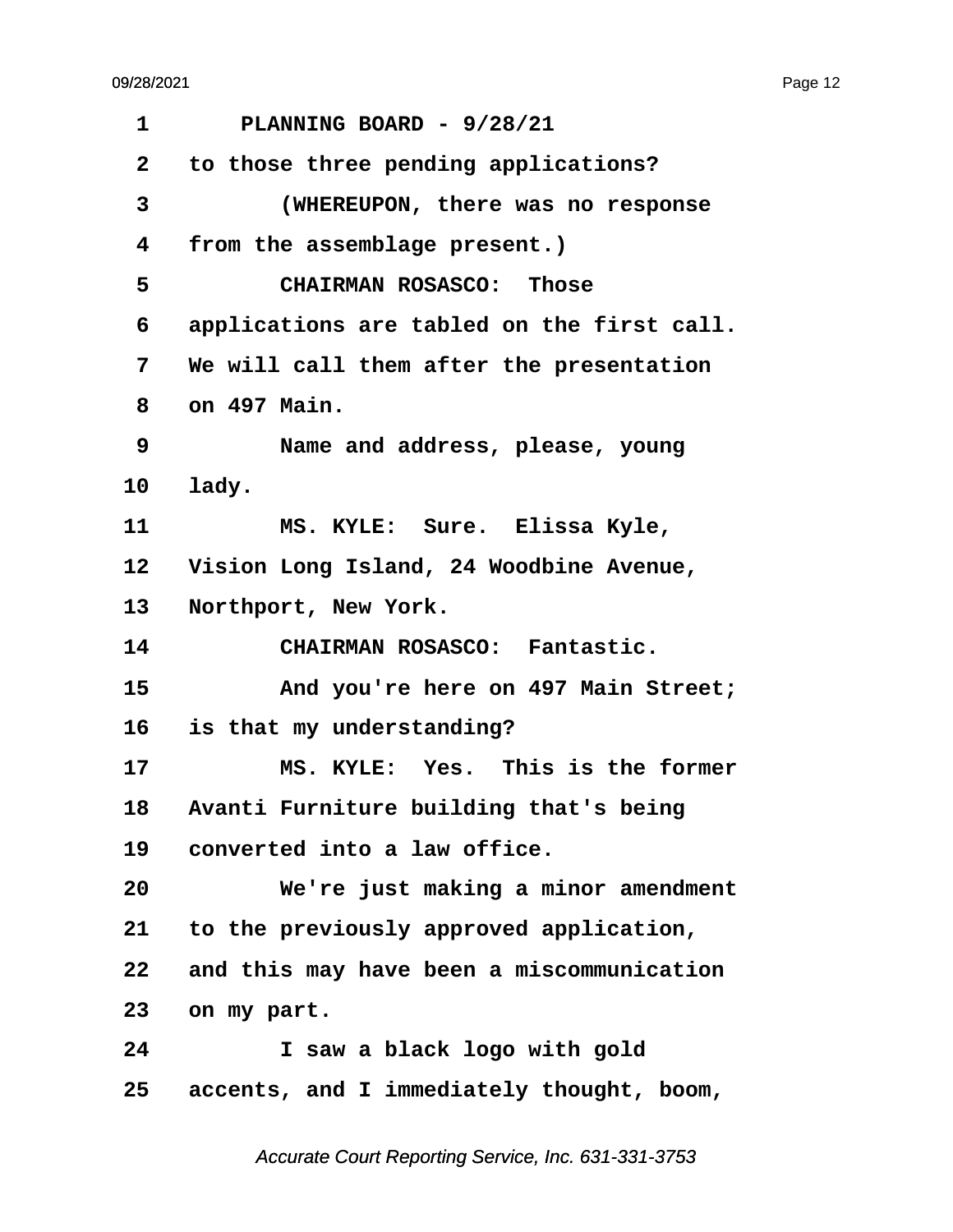<span id="page-13-0"></span>**·1· · · ·PLANNING BOARD - 9/28/21 ·2· ·gold leaf, which was previously approved. ·3· ·Afterwards, as we were working out the ·4· ·details about how we are spacing the ·5· ·lighting and all the little nuances and ·6· ·that sort of thing, the client says he ·7· ·doesn't want to do the gold leaf.· He ·8· ·wants to stick to the PANTONE Old Gold ·9· ·color that they use on all their** 10 **promotional materials, all their business** 11 **cards, all that kind of stuff, which is** 12 what's shown on the bottom here 13 (indicating). This color (indicating). 14 Most of the sign is black. It's really **15· ·just the partial "k" of the logo and the** 16 ampersand. Most of it's black. And they **17· ·wanted to add LLP to the end of the** 18 Cascone & Kluepfel and shift it slightly **19· ·to the left to keep it balanced with the 20· ·addition of the LLP. 21· · · · · So now the ampersand is on the** 22 **pilaster instead of -- before, the** 23 **pilaster kind of split the sign in half. 24· ·Now, it kind of straddles right over it.**

**25· ·It's, you know, subtle differences.**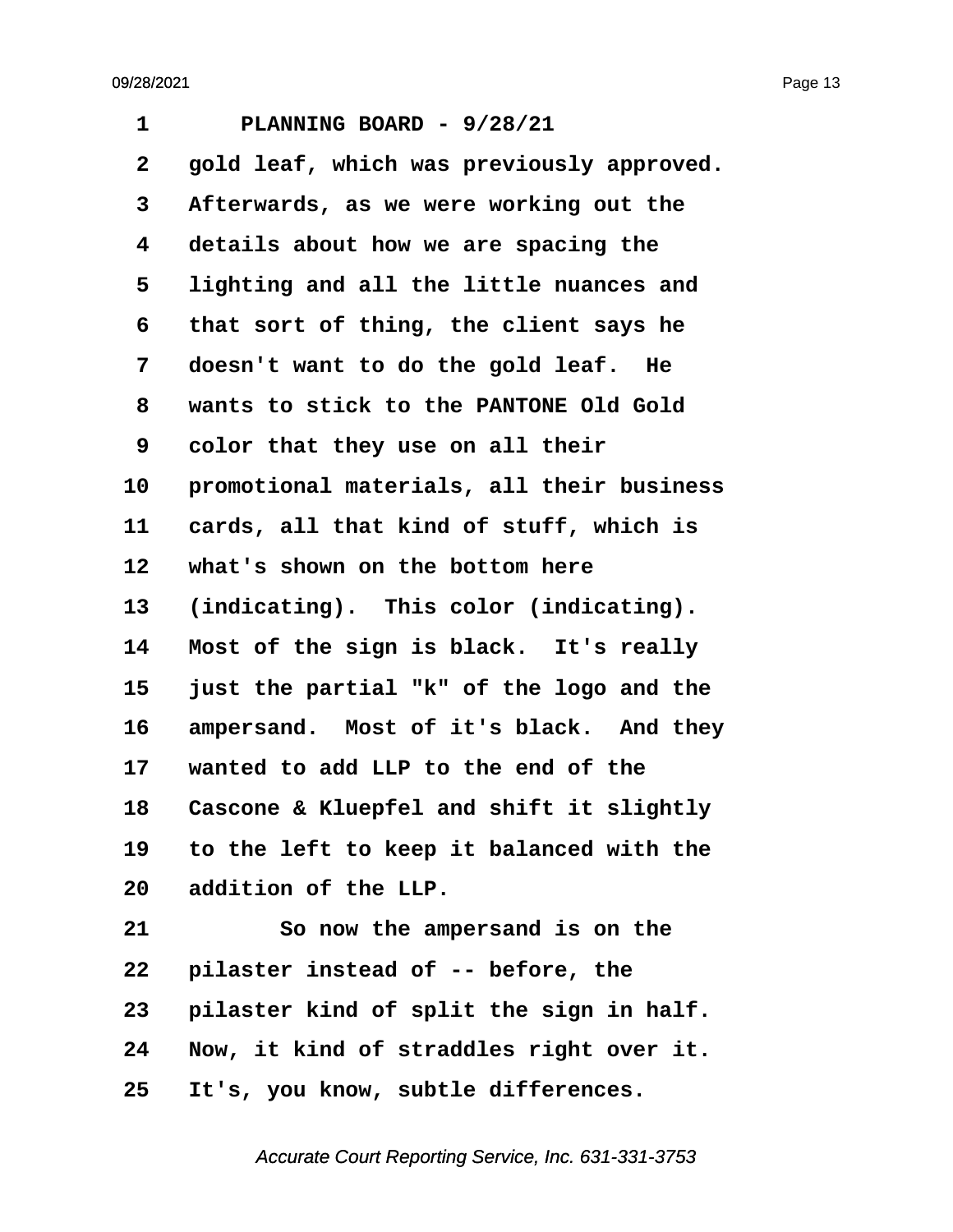<span id="page-14-0"></span>**·1· · · ·PLANNING BOARD - 9/28/21 ·2· · · · · CHAIRMAN ROSASCO:· Are the doors ·3· ·going to remain pink, or is that just an** 4 oversight? 5 MS. KYLE: Those are gone now. **·6· ·This is an old photograph from before they ·7· ·started construction.· Those doors have ·8· ·been ripped out and replaced with windows ·9· ·and bricked over, and they'll touch it all** 10 up after. 11 MR. FELLMAN: No pink. 12 **MS. KYLE:** No. I was there 13 yesterday. The doors are gone, the 14 windows have been replaced. It's all 15 moving along down there. 16 MR. FELLMAN: By the way, I would **17· ·encourage you, when you get a chance, to 18· ·stick your head in there.· How cool it's** 19 coming out on the interior. They've got **20· ·big, exposed, round duct work, like, it's 21· ·really got a high-tech, cool look to it. 22· ·It's fun to go in and look at what they** 23 are doing. **24· · · · · CHAIRMAN ROSASCO:· You didn't like 25· ·Avanti's high-tech presentation?**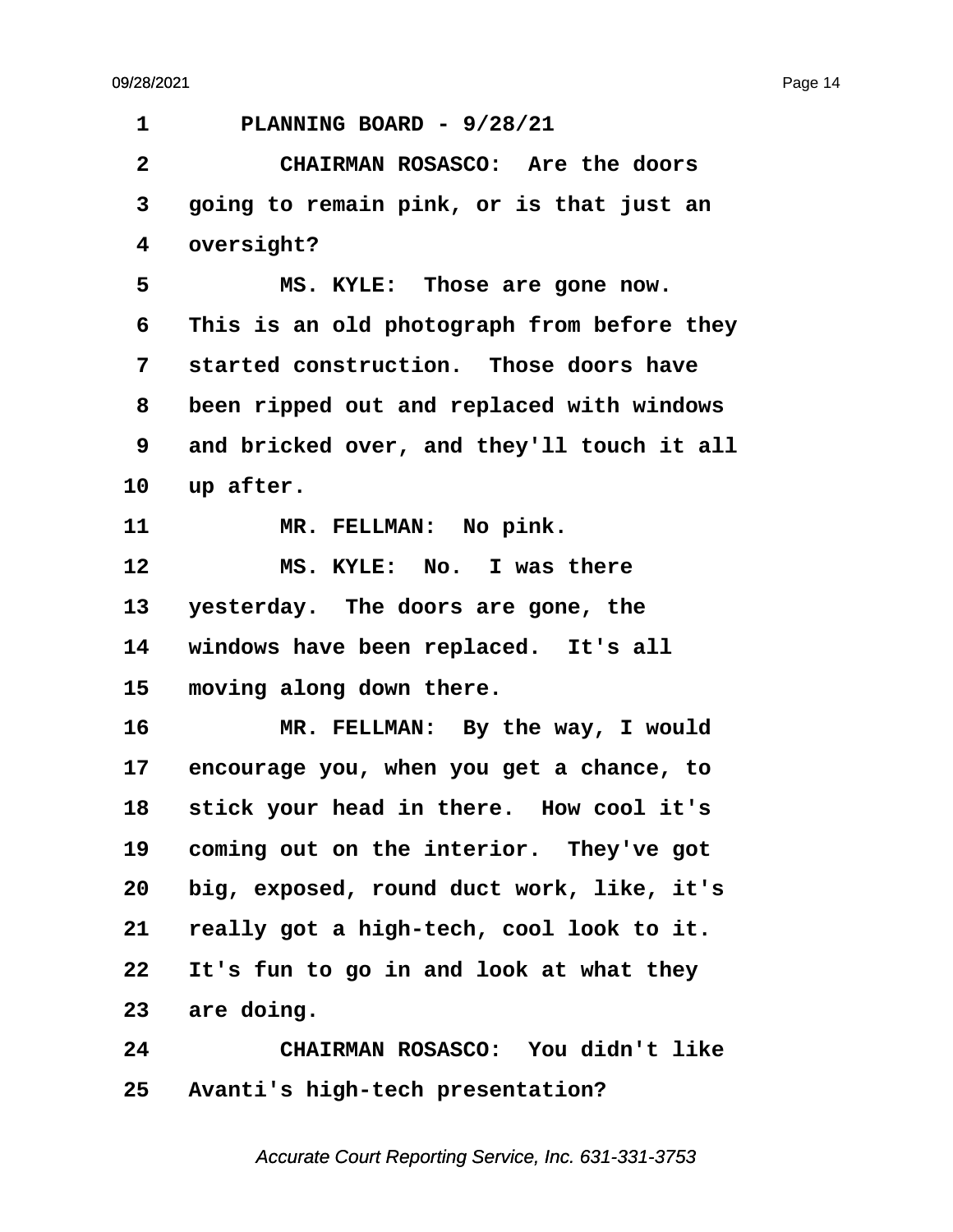<span id="page-15-0"></span>

| PLANNING BOARD - 9/28/21                         |  |
|--------------------------------------------------|--|
| MR. FELLMAN: The amazing thing                   |  |
| about this Village is that certain               |  |
| buildings the names will never change.<br>No.    |  |
| matter who's there, it's going to be             |  |
| Avanti Furniture.                                |  |
| Barton's Liquor is still Barton's                |  |
| Liquor 40 years later; right?                    |  |
| The old CVS?                                     |  |
| MS. KYLE: Mm-hmm.                                |  |
| MR. FELLMAN: No matter what goes                 |  |
| in here, it's the old CVS.                       |  |
| (WHEREUPON, there was a side bar                 |  |
| 14<br>discussion held between Mr. Ryan and       |  |
| Chairman Rosasco.)                               |  |
| CHAIRMAN ROSASCO: So, Elissa, not                |  |
| significant concerns, but that seems to be<br>17 |  |
| the corner of non-compliance of golds with       |  |
| Goodyear and with Cascone. What I'm              |  |
| recommending on this job site is that it         |  |
| be approved for the Old Gold PANTONE based       |  |
| upon the Gateway exception.                      |  |
|                                                  |  |
| MS. KYLE: Okay.                                  |  |
| CHAIRMAN ROSASCO: It is within the               |  |
|                                                  |  |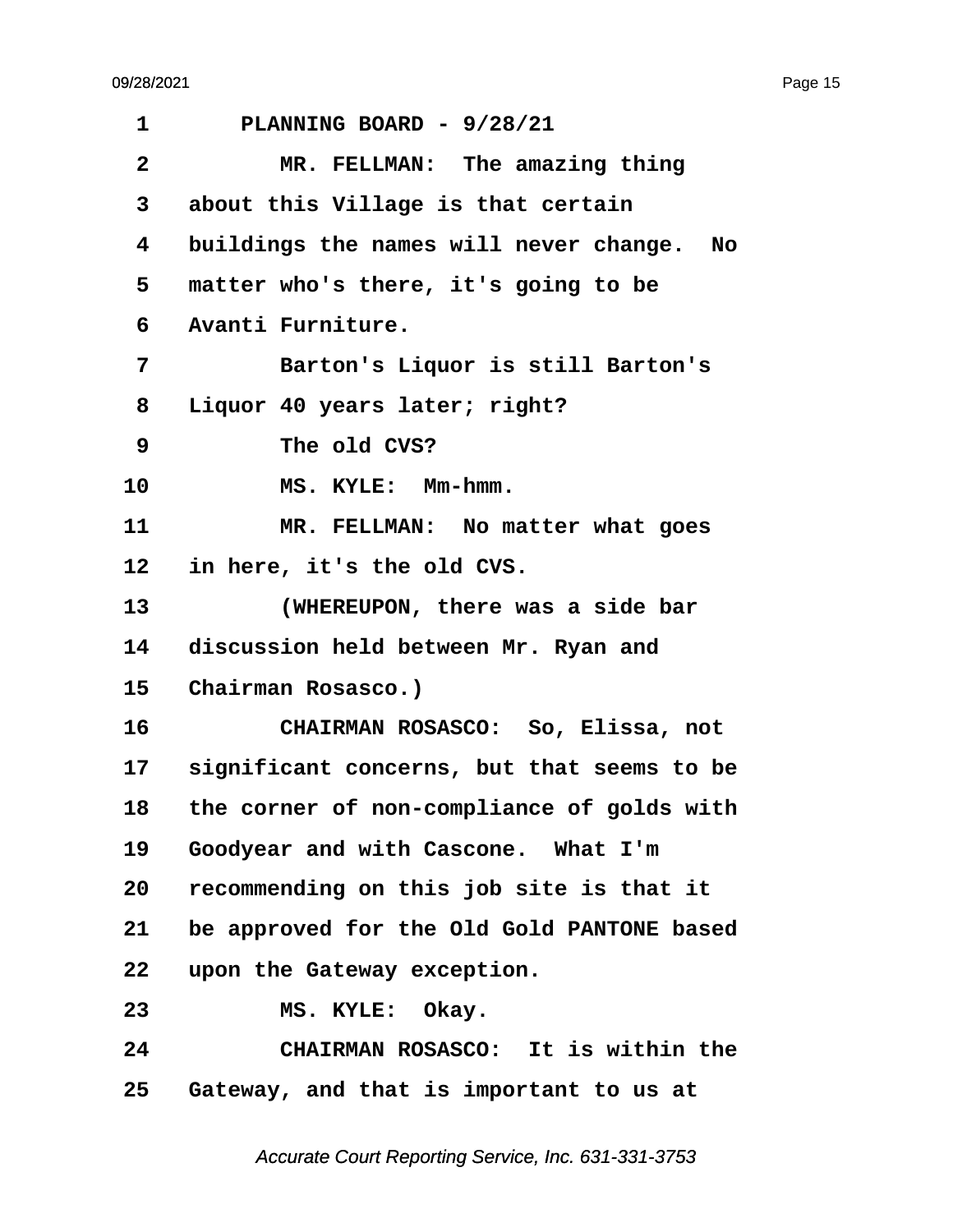<span id="page-16-0"></span>**·1· · · ·PLANNING BOARD - 9/28/21 ·2· ·the Village, and I think that they've done ·3· ·a great job, and the improvement is ·4· ·certainly more valuable to me than an off ·5· ·color on a gold tone. ·6· · · · · MS. KYLE:· I think the overall look ·7· ·has improved greatly. ·8· · · · · CHAIRMAN ROSASCO:· I don't know how ·9· ·my fellow members feel in regards to that,** 10 but I don't have a significant problem 11 with that. 12 MR. RYAN: I would agree. 13 **MR. MANCHIN:** It's a major 14 improvement to what was there. **15· · · · · CHAIRMAN ROSASCO:· With that being** 16 **said, Michael, you have some type of 17· ·recommendation, we can make a motion here? 18· · · · · MR. MANCHIN:· We can make a motion. 19· · · · · CHAIRMAN ROSASCO:· The two items in 20· ·regards to adding of the LLP and the gold 21· ·PANTONE, is that what you would like to 22· ·add on to this motion? 23· · · · · MR. MANCHIN:· You're giving it to 24· ·me? 25· · · · · CHAIRMAN ROSASCO:· Yes.· I'm**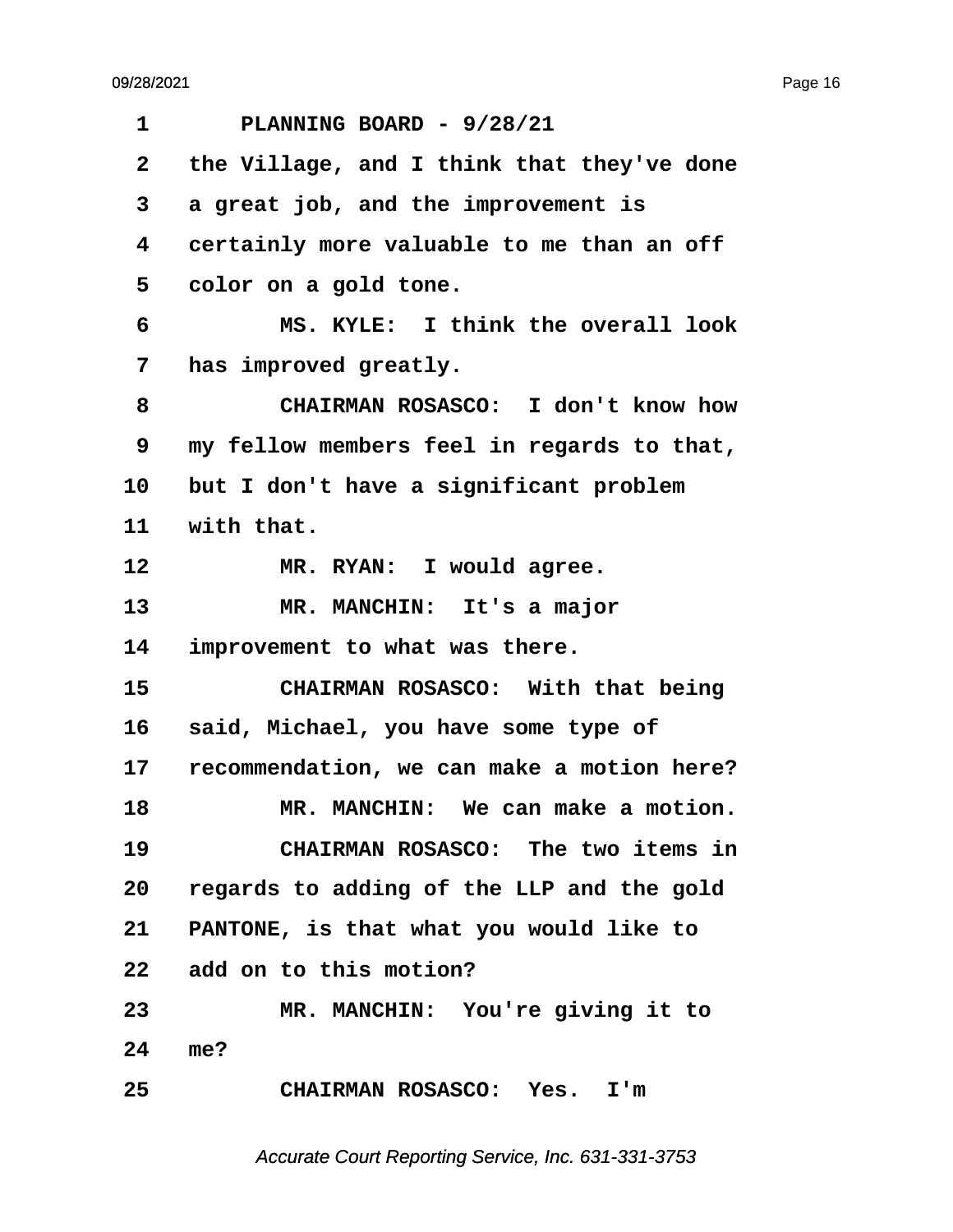<span id="page-17-0"></span>**·1· · · ·PLANNING BOARD - 9/28/21 ·2· ·passing it over to you my man. ·3· · · · · MR. MANCHIN:· Well, I make a ·4· ·recommendation that we accept the** 5 application of 497 Main Street with the **·6· ·provisions made by the Chairman so stated. ·7· · · · · CHAIRMAN ROSASCO:· Fantastic.· Do ·8· ·we have a second? ·9· · · · · MR. RYAN:· So moved.** 10 **CHAIRMAN ROSASCO:** All those in 11 **favor? 12· · · · · (WHEREUPON, there was a unanimous,** 13 affirmative vote of the Board members 14 **present.** Motion passed 3-0.) 15 **· · CHAIRMAN ROSASCO:** Great job, 16 **Elissa.** 17 **MS. KYLE:** Thank you. 18 **MR. FELLMAN:** Good luck. 19 **MS. KYLE: Thanks.** 20 \* \* \* \* \* **21· · · · · (WHEREUPON, there was a side bar** 22 discussion between Mr. Ryan and Chairman 23 Rosasco.) **24· · · · · CHAIRMAN ROSASCO:· We will wait 25· ·until 7:30 to see if anyone else shows up**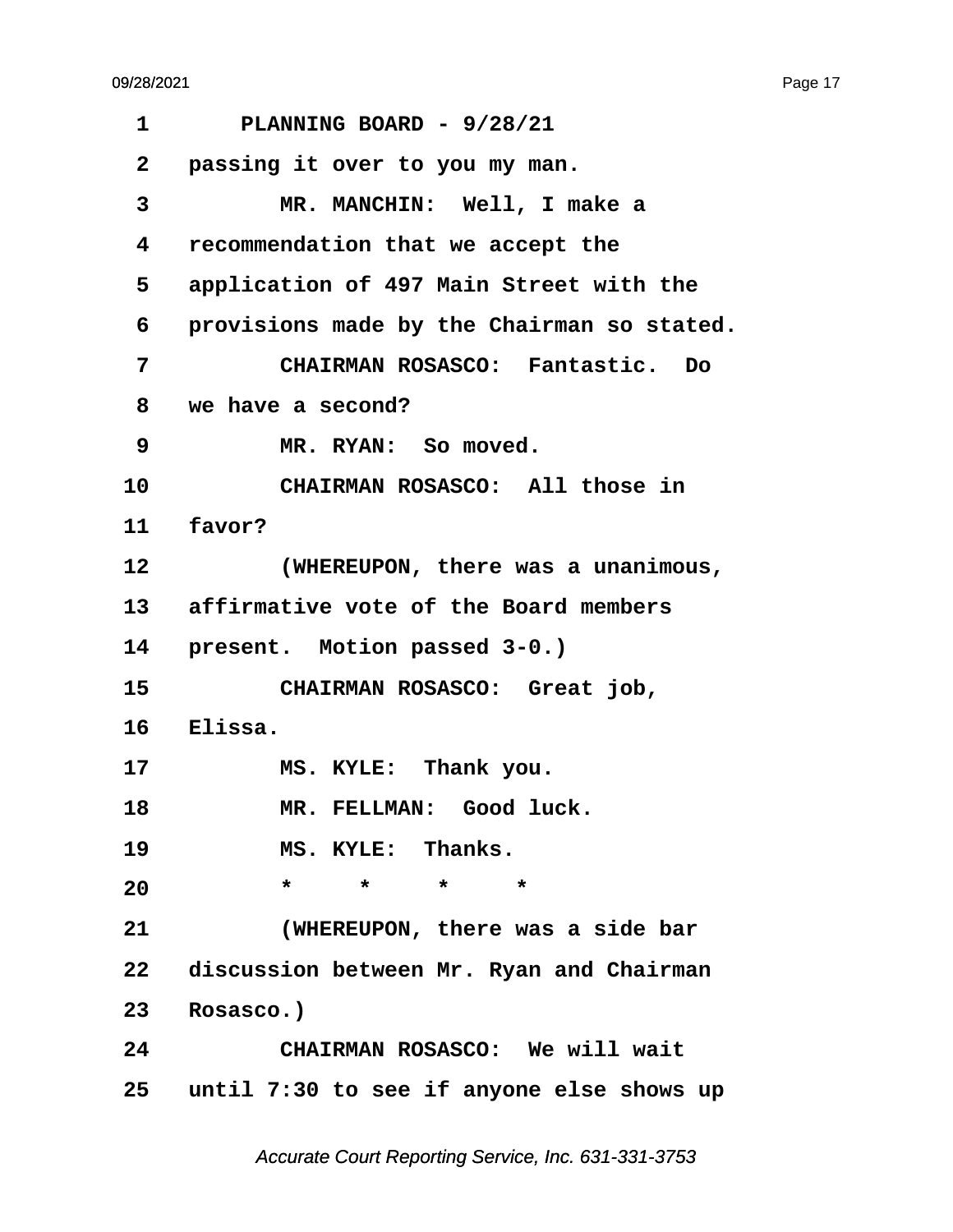<span id="page-18-0"></span>**·1· · · ·PLANNING BOARD - 9/28/21 ·2· ·for the remaining applications on ·3· ·tonight's agenda. ·4· · · · · We will go off the record until ·5· ·then. ·6· · · · · (WHEREUPON, discussions were held ·7· ·off the record beginning at 7:14 p.m. with ·8· ·the proceedings resuming at 7:35 p.m. as ·9· ·follows:)** 10 CHAIRMAN ROSASCO: Okay. We've **11· ·reached 7:35.** 12 **This is a second call for the 13· ·non-appearance of the items that are on 14· ·the agenda for this evening, and that 15· ·would be 306 Main Street, 115 Thomas** 16 Powell, and 50 Cherry Street. 17 **11 If there is anybody here this** 18 evening representing those applications, **19· ·please raise your hand and make your** 20 appearance noted. **21· · · · · (WHEREUPON, there was no response** 22 from the assemblage present.) **23· · · · · CHAIRMAN ROSASCO:· That being said, 24· ·I do not note anybody for those three** 25 applications. They will be tabled and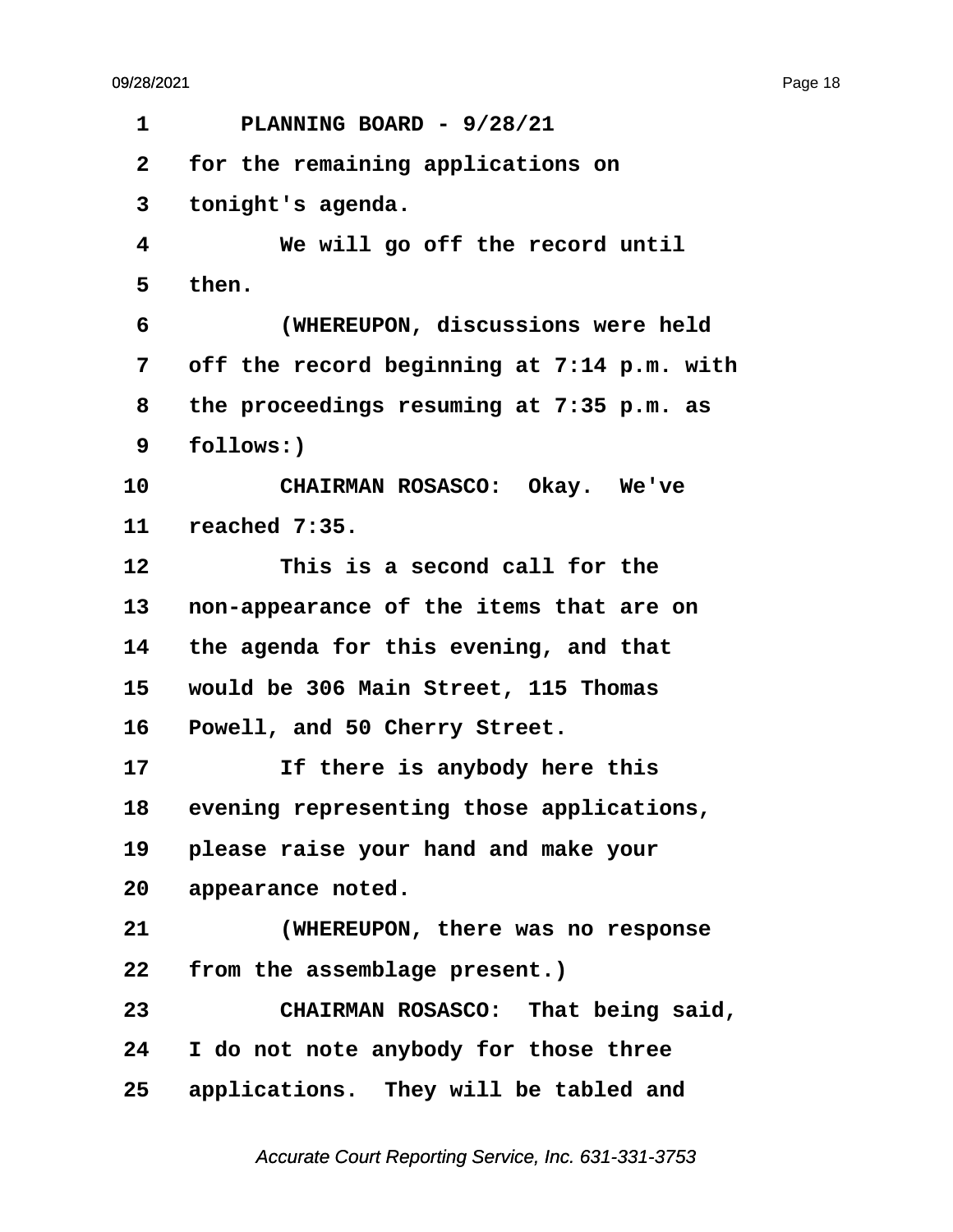| 1                 | PLANNING BOARD - 9/28/21                 |
|-------------------|------------------------------------------|
| $\mathbf{2}$      | adjourned to the next calendar, which, I |
| 3                 | believe, is October 26th.                |
| 4                 | May I have a motion to adjourn?          |
| 5                 | MR. MANCHIN: I'll make the motion.       |
| 6                 | CHAIRMAN ROSASCO: Second?                |
| 7                 | MR. RYAN: So moved.                      |
| 8                 | CHAIRMAN ROSASCO: All in favor?          |
| 9                 | (WHEREUPON, there was a unanimous,       |
| 10                | affirmative vote of the Board members    |
| 11                | present. Motion passed 3-0.)             |
| $12 \overline{ }$ | CHAIRMAN ROSASCO: Motion passes          |
| 13                | with flying colors. Have a nice night    |
| 14                | everybody.                               |
| 15                | (WHEREUPON, this meeting was             |
| $16 \,$           | concluded at 7:37 p.m.)                  |
| 17                | $\star$<br>*<br>*<br>*                   |
| 18                |                                          |
| 19                |                                          |
| 20                |                                          |
| 21                |                                          |
| 22                |                                          |
| 23                |                                          |
| 24                |                                          |
| 25                |                                          |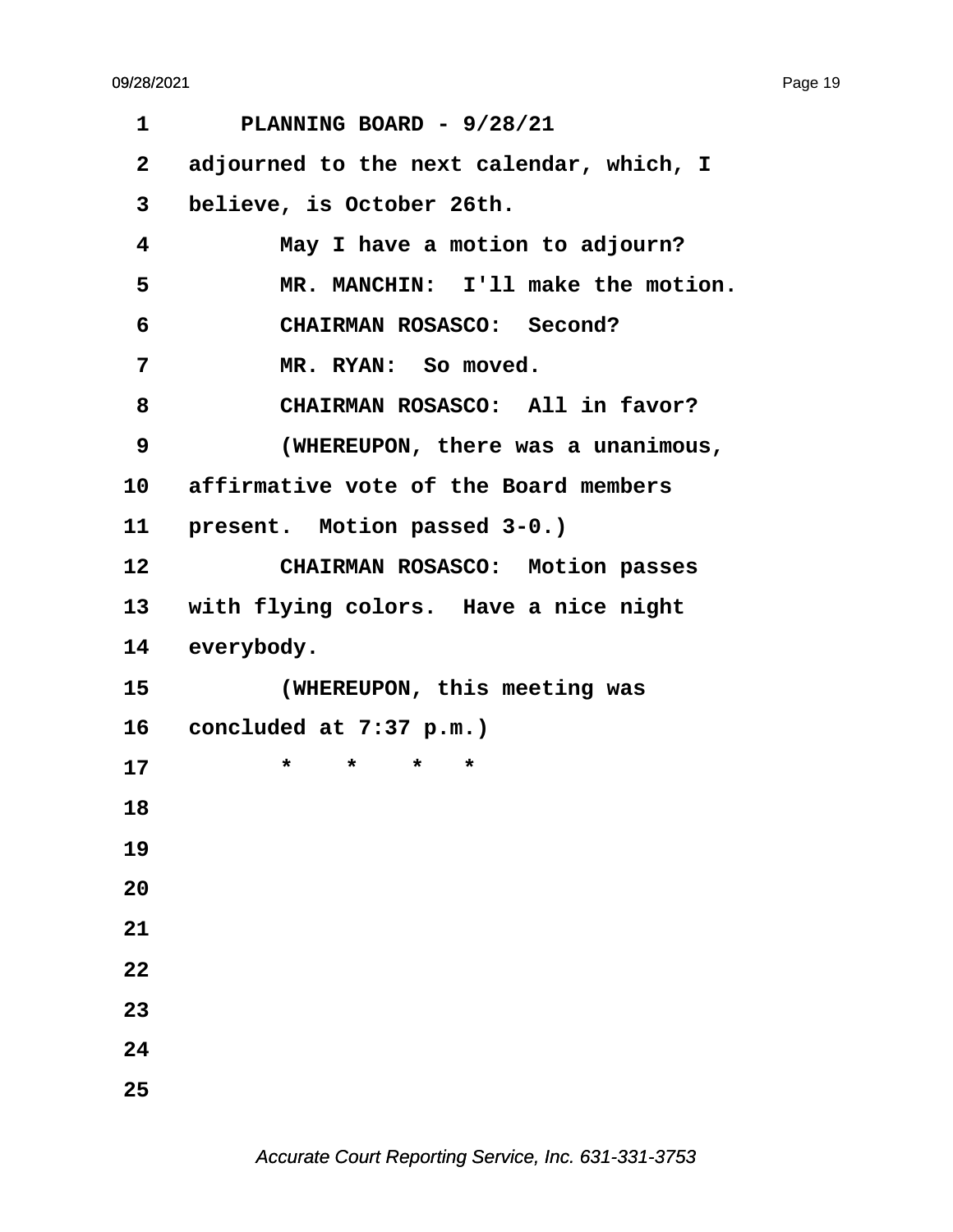| 1              | PLANNING BOARD - 9/28/21                  |
|----------------|-------------------------------------------|
| $\overline{2}$ | CERTIFICATE                               |
| 3              | I, TRACIE A. CINQUEMANI, Court            |
| 4              | Reporter and Notary Public in and for the |
| 5              | State of New York, do hereby certify:     |
| 6              | THAT the within transcript was            |
| 7              | prepared by me and is a true and accurate |
| 8              | record of this hearing to the best of my  |
| 9              | ability.                                  |
| 10             | I further certify that I am not           |
| 11             | related, either by blood or marriage, to  |
| 12             | any of the parties in this action; and    |
| 13             | THAT I am in no way interested in         |
| 14             | the outcome of this matter.               |
| 15             | IN WITNESS WHEREOF, I have hereunto       |
| 16             | set my hand this 28th day of September,   |
| 17             | 2021.<br>Tracie A. Cinquemani             |
| 18             |                                           |
| 19             | TRACIE A. CINQUEMANI                      |
| 20             |                                           |
| 21             |                                           |
| 22             |                                           |
| 23             |                                           |
| 24             |                                           |
| 25             |                                           |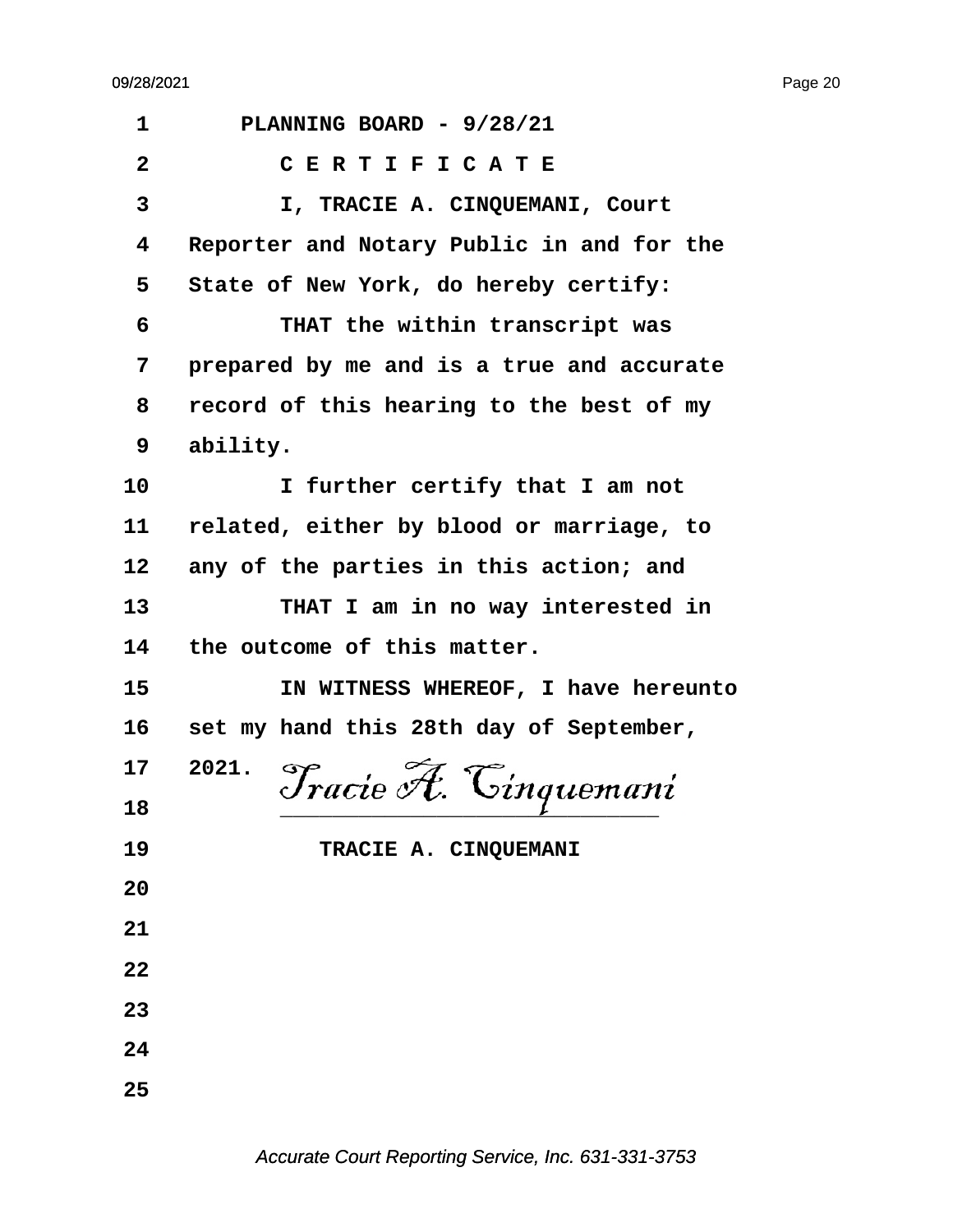| 1                | 9                                               | в                                                            |
|------------------|-------------------------------------------------|--------------------------------------------------------------|
| 106:4            | <b>9/28/21</b> 3:1 4:1 5:1 6:1 7:1 8:1 9:1      | <b>B-O-N-Z-E-R 6:13</b>                                      |
| 115 11:24 18:15  | 10:1 11:1 12:1 13:1 14:1 15:1<br>16:1 17:1 18:1 | $B-R-A-V-I-N$ 5:4                                            |
| 12 6:18          |                                                 | balanced 13:19                                               |
|                  | A                                               | <b>bar</b> 15:13 17:21                                       |
| $\mathbf{2}$     | Absolutely 9:7                                  | Barton's 15:7                                                |
| 2021 3:7         | accents 12:25                                   | <b>based</b> 15:21                                           |
| 24 12:12         |                                                 | beginning 18:7                                               |
| 27.5 6:2         | accept 10:17 17:4                               | <b>big</b> 14:20                                             |
| 28 3:6           | add 13:17 16:22                                 | bit $8:17$                                                   |
| 2938 4:24        | adding 16:20                                    | <b>black</b> 5:22 6:25 8:12 12:24 13:14,                     |
|                  | addition 13:20                                  | 16                                                           |
| 3                | additional 9:10                                 | <b>blade</b> 6:23 11:14                                      |
|                  | address 4:15 12:9                               | bless $4:9$                                                  |
| $3-0$ 11:5 17:14 | adhering 6:7                                    | <b>Board</b> 3:1,5,6,14 4:1 5:1 6:1 7:1                      |
| 306 11:23 18:15  | adjustment 8:20                                 | 8:1 9:1 10:1 11:1,4 12:1 13:1 14:1<br>15:1 16:1 17:1,13 18:1 |
| 336:3            | affirmative 11:4 17:13                          | <b>Bonzer</b> 6:10,12,13                                     |
| 342 4:20 10:17   | agenda 18:3,14                                  | <b>boom</b> 12:25                                            |
| 4                | agree 16:12                                     | <b>border</b> 5:25 6:2                                       |
|                  | Allegiance 3:18,24                              | <b>bottom</b> $13:12$                                        |
| 40 15:8          | amazing 15:2                                    | <b>Bravin</b> 4:23,24 5:4,8,15,18 6:13                       |
| 497 12:8,15 17:5 | amendment 12:20                                 | 7:19 8:3,10,15,23 9:6,8,20 11:7,9,                           |
|                  | ampersand 13:16,21                              | 12                                                           |
| $5\phantom{.0}$  | appearance 18:20                                | bricked 14:9                                                 |
| 50 11:24 18:16   | application 4:13,18,22 5:11,13                  | brought 10:20                                                |
|                  | 7:7 10:17 12:21 17:5                            | building 8:8 9:3 10:22 12:18                                 |
| 6                | applications 3:16 12:2,6 18:2,<br>18,25         | <b>buildings</b> 15:4                                        |
| 60 6:6 7:11      | approved 12:21 13:2 15:21                       | business 13:10                                               |
| 7                | approximately 6:6                               | C                                                            |
|                  | arc 6:25                                        |                                                              |
| 75 6:8 9:21      | Architectural 3:5                               | calculated 6:5                                               |
| 7:14 18:7        | assemblage 3:23 4:8 12:4 18:22                  | calendar $4:12,19$                                           |
| 7:30 17:25       | attend $3:15$                                   | call 3:12 11:23 12:6,7 18:12                                 |
| 7:35 18:8,11     | Avanti 12:18 15:6                               | called 4:14 6:15                                             |
|                  | <b>Avanti's 14:25</b>                           | camouflage 8:13                                              |
|                  | <b>Avenue 12:12</b>                             | cantilevered 6:24                                            |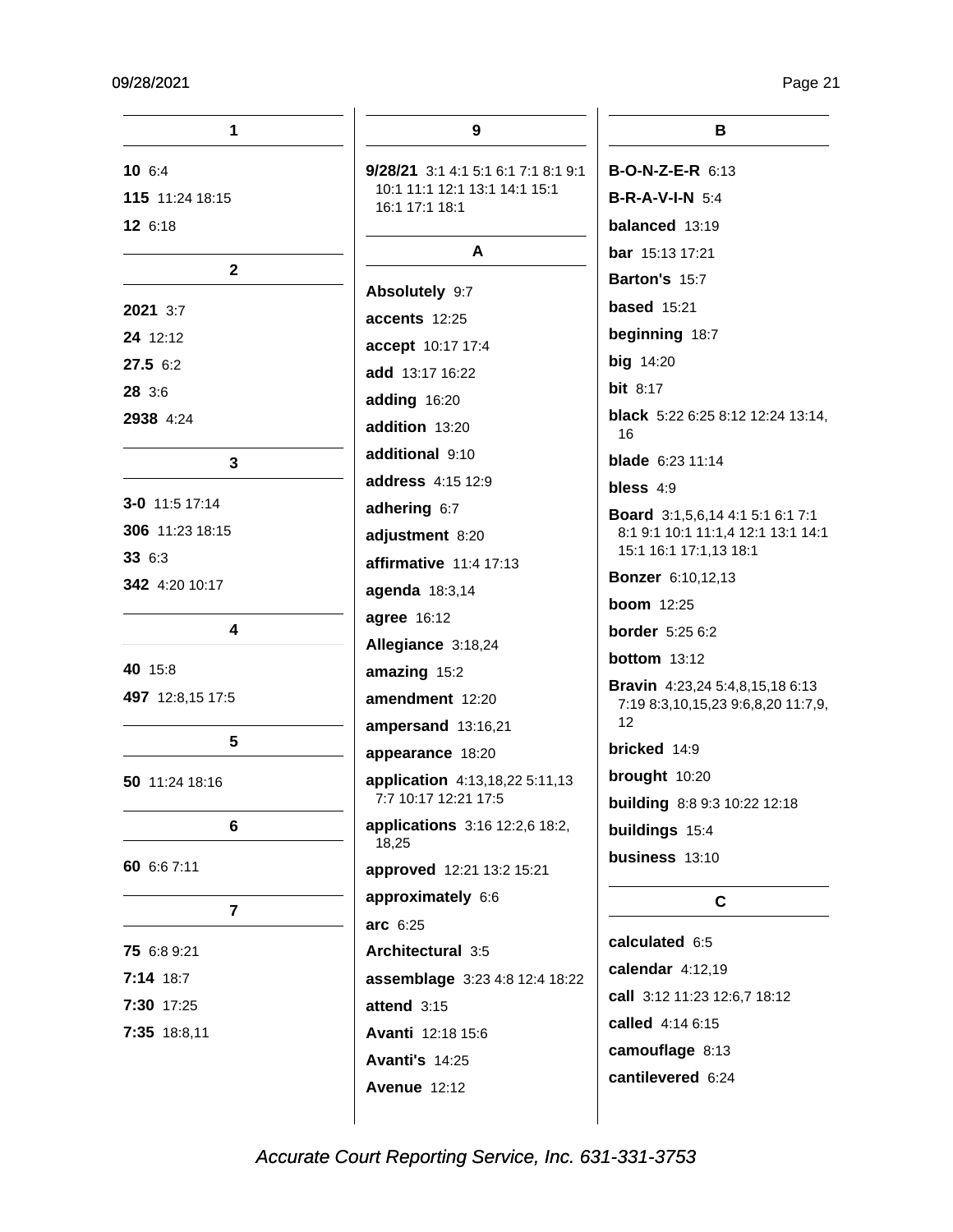cards 13:11 care 11:12 carved 5:23 Cascone 13:18 15:19 center 9:5 centered 6:19 8:8,16,18,19,25 9:3 10:21,22 Chairman 3:2,9 4:10 5:6,9,17 7:5,22 8:4,14,21,24 9:7,9,14 10:3, 10,14,19,23 11:2,6,8,11,13,20 12:5,14 14:2,24 15:15,16,24 16:8, 15, 19, 25 17: 6, 7, 10, 15, 22, 24 18:10,23 chance 14:17 change  $15:4$ changed 5:21 8:9 Cherry 11:24 18:16 chicken 6:24 11:14 Christina 4:23 Christine 5:7  $city$  6:14 **clarified** 9:22 10:2 client 13:6 color 13:9.13 16:5 comments 5:19 company 6:16 completely 11:16 concern 8:5 concerns 15:17 **Congratulations 11:6** consideration 5:20 6:9 constituting 3:12 construction 14:7 converted 12:19 cool 14:18,21 corner 15:18 **COURT** 5:2,5 6:12 coverage 6:7 7:10 Craig 3:8

CVS 15:9.12 D details 13:4 diameter 6:23 differences 13:25 discussion 15:14 17:22 discussions 18:6 doors 14:2,7,13 doorway 7:16,17,23 8:19 10:21 **duct** 14:20

### E

edae 9:18 Elissa 12:11 15:16 17:16 emailed 5:16 encourage 14:17 end 7:15 13:17 engraved 5:24 entryway 6:19 8:9 estimated 7:11 evening 3:2 4:12,20 7:3 18:14,18 **Excellent** 5:18 7:5 exception 15:22 expand 7:19 Expediting 4:24 exposed 14:20 extend  $4:3$ 

### F

face  $3:22$ Fantastic 5:6 10:13,23 12:14  $17:7$ Farmingdale 3:4 favor 11:2 17:11 feel 16:9 feet  $6:3$ 

FELLMAN 11:17 14:11,16 15:2, 11 17:18 fellow 3:10 16:9 fine 8:25 9:5 11:11 firemen  $4:4$ flag  $3:22$ font 6:10 9:24 10:6 fonts  $9:25$ foot 6:4,18,22,237:15 Francisco 6:11,14 friend 11:22 front 11:21 frontline  $4:5$ fun 14:22 **Furniture** 12:18 15:6

### G

Gateway 15:22,25 gave 4:5 giving 16:23 God 4:9 gold 5:25 12:24 13:2,7,8 15:21 16:5,20 golds 15:18 good 3:2 9:22 10:2,7 11:8 17:18 Goodyear 15:19 gooseneck 5:21 goosenecks 8:6,11,13 10:22  $grade 6:19$ great 10:13 16:3 17:15 greatly 16:7

### $H$

**half** 13:23 hand 18:19 happy 7:4 head 14:18 Page 22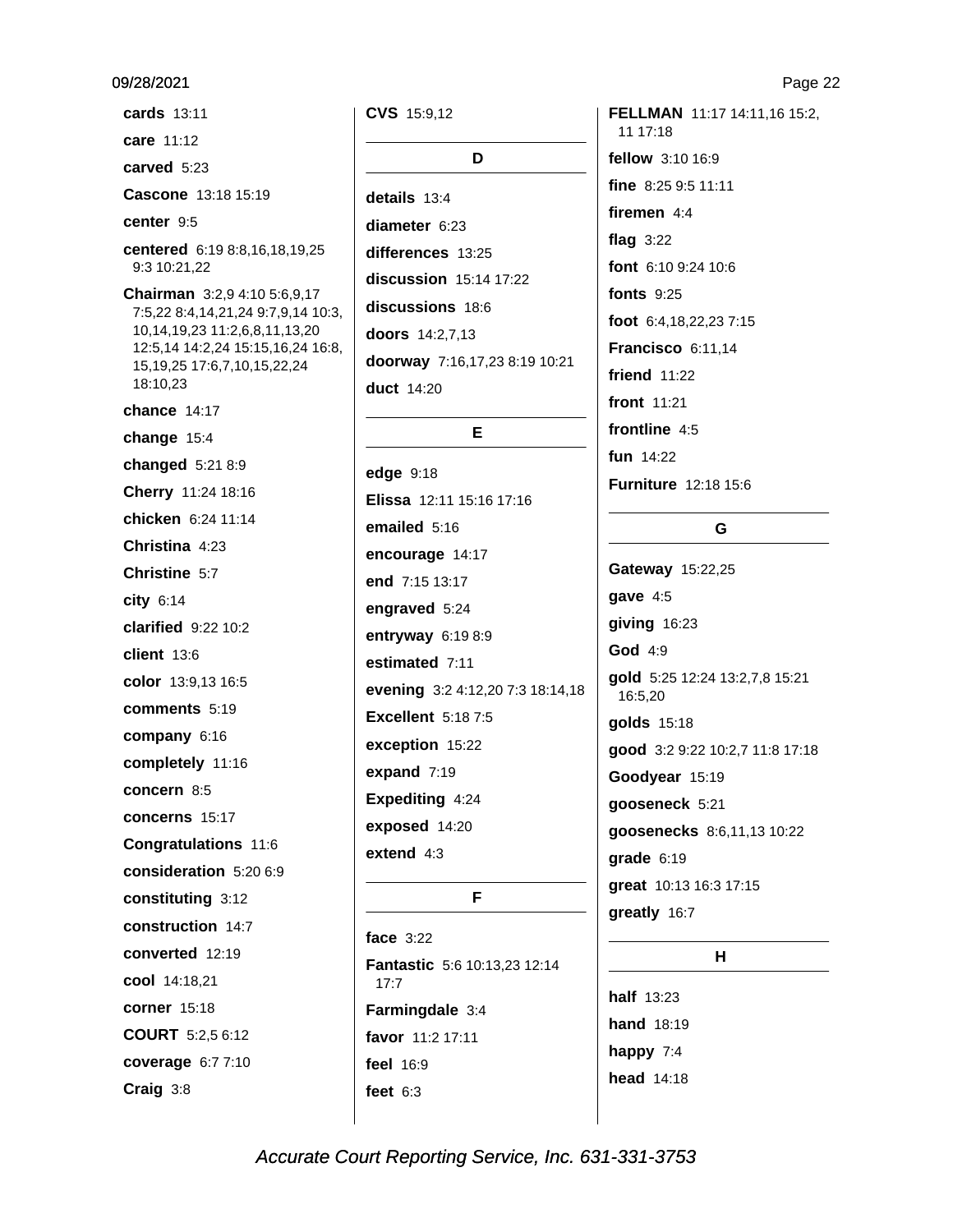height  $6:3,19$ held 15:14 18:6 Hempstead 4:24 high-tech 14:21,25

### $\mathbf{I}$

immediately 12:25 important 15:25 improved 16:7 improvement 16:3,14 improvements 7:6 inches 6:3 indicating 9:12,13 13:13 informally 7:8 inline  $5:25$ inside 7:17 interior 14:19 Island  $12:12$ item  $4:19$ **items** 4:11 16:19 18:13

### J

job 15:20 16:3 17:15 jump 11:21

### K

kick 7:13,14 9:12 kind 3:20 7:17 13:11,23,24 Kluepfel 13:18 **knew** 10:8 Kyle 12:11,17 14:5,12 15:10,23 16:6 17:17,19

L

lady 12:10 lamps 5:21 law 12:19 leaf 5:25 13:2.7 **leave** 9:15,18 left 3:9 7:25 13:19 **letters** 5:24 6:6 Levittown 4:25 lighting 13:5 lines  $6:15$ **Liquor** 15:7,8 live 11:17 lives  $4:5$ LLP 13:17,20 16:20 logo 6:24 12:24 13:15 long 8:24 12:12 luck 11:8 17:18

### M

made 5:11 17:6 Main 4:20 10:17 11:23 12:8,15 17:5 18:15 major 16:13 make 3:15 4:16 8:19 9:16 10:16 16:17,18 17:3 18:19 **making 12:20** man 17:2 Manchin 3:11 4:2,9 9:11 10:7,12, 16 16:13,18,23 17:3 materials 13:10 **matter** 15:5,11  $meaning$  3:13 meeting 3:6 member 3:10 members 3:11,14 11:4 16:9  $17:13$ metallic 5:25 Michael 3:11,18 10:10 16:16 Mike 3:19 4:10 **minor** 12:20

miscommunication 12:22 Mm-hmm  $15:10$ moment  $4:3.7$ Morano 4:24 motion 10:15,16 11:5 16:17,18, 22 17:14 move 9:12 moved 10:25 17:9 moving 14:15

### N

**names** 15:4 Nashville 10:4  $nice 8:2$ non-appearance 18:13 non-compliance 15:18 non-illuminated 6:25 Northport 12:13 note 18:24 **noted** 18:20 notice 10:9 nuances 13:5

### $\mathbf{o}$

observed 4:8 **office** 12:19 officers 4:4 oversight 14:4

### P

 $p.m. 18:7,8$ PANTONE 13:8 15:21 16:21 parapet 8:12 part 12:23 partial 13:15 passed 11:5 17:14 passing 17:2

Page 23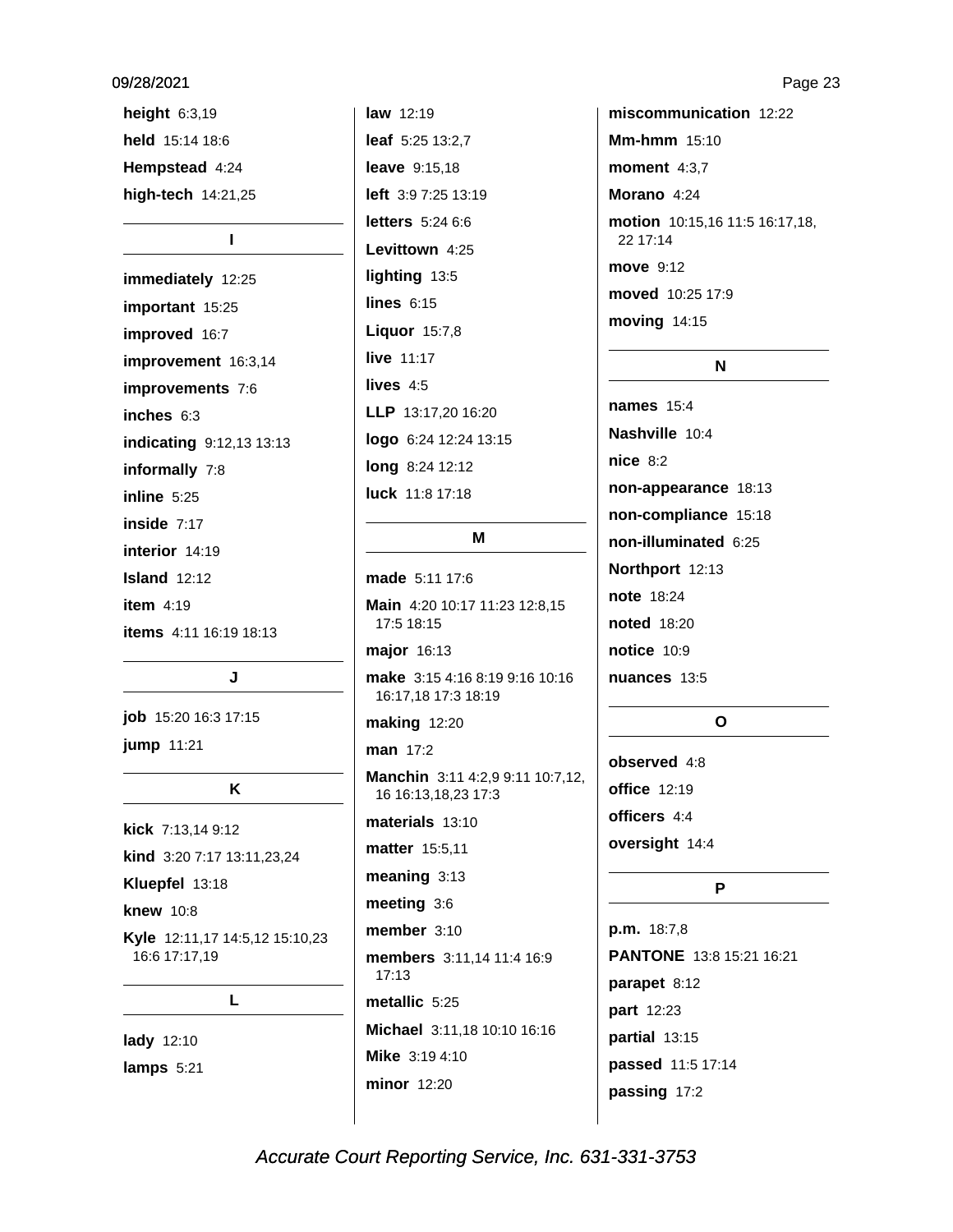pending 12:2 people 3:15 percent 6:6,8 7:11 9:22 percentage 6:5 photograph 14:6 pilaster 13:22,23 pink 14:3,11 Planning 3:1,5,14 4:1 5:1 6:1 7:1 8:1 9:1 10:1 11:1 12:1 13:1 14:1 15:1 16:1 17:1 18:1 Pledge 3:18,24 pointing 9:19 police 4:4 Powell 11:24 18:16 present 3:23 4:8 11:5 12:4 17:14 18:22 presentation 4:17 12:7 14:25 presented 7:7 10:18 presenters 11:21 presenting 4:13 presume 6:17 previously 12:21 13:2 prior  $5:12$ problem 9:8 16:10 proceedings 18:8 promotional 13:10 proposed 8:11 proposing 6:22 protect 4:6 provision 10:18 provisions 17:6 pun 7:14 put 7:2 11:23

question 7:9 questions 7:4 9:10 10:11 quorum 3:12

Q

R raise 18:19 reached 18:11 receive 5:15 recent  $5:16$ recited 3:24 recommendation 7:13 10:19 16:17 17:4 recommending 15:20 record 4:16 11:10 18:4,7 red 5:22 11:14,16 regard 4:17 remain  $14:3$ remaining 18:2 rendering 5:16 8:16,20 renderings 11:10 replaced 14:8,14 **REPORTER** 5:2,5 6:12 represent 4:22 representative 4:21 representing 18:18 response 12:3 18:21 resuming 18:8 reveal 7:24 9:18 Review 3.5 revised 11:10 rid 11:15 ripped 14:8 rooster 6:23 Rosasco 3:2,8 4:10 5:6,9,17 7:5, 22 8:4,14,21,24 9:7,9,14 10:3,10, 14,23 11:2,6,8,11,13,20 12:5,14 14:2,24 15:15,16,24 16:8,15,19, 25 17:7,10,15,23,24 18:10,23 **round** 14:20 routed  $5:23$ rulings 3:16

Ryan 3:10 9:21 10:8,24,25 15:14 16:12 17:9.22

### S

S-E-D-G-W-I-C-K 6:16 safe  $4:6$ San 6:10,14 sandwiches 10:5 Sedgwick 6:15 September 3:6 shift 13:18 **Short 6:16** shown 13:12 **shows** 17:25 side 15:13 17:21 sign 5:23,24 6:7,18,23 7:14 8:18 10:20 11:15 13:14,23 signage 7:10 significant 5:12 15:17 16:10  $signs$  6:20 silence 4:3.7 site 15:20 slightly 13:18 soldiers 4:4 **sort** 13:6 space 6:9 spacial 7:16 spacing 13:4 spell 5:3 split 13:23 square 6:3 stand  $3:21$ start  $3:17$ started 14:7 state  $4:15$ stated 17:6 Stevie 10:8

### Page 24